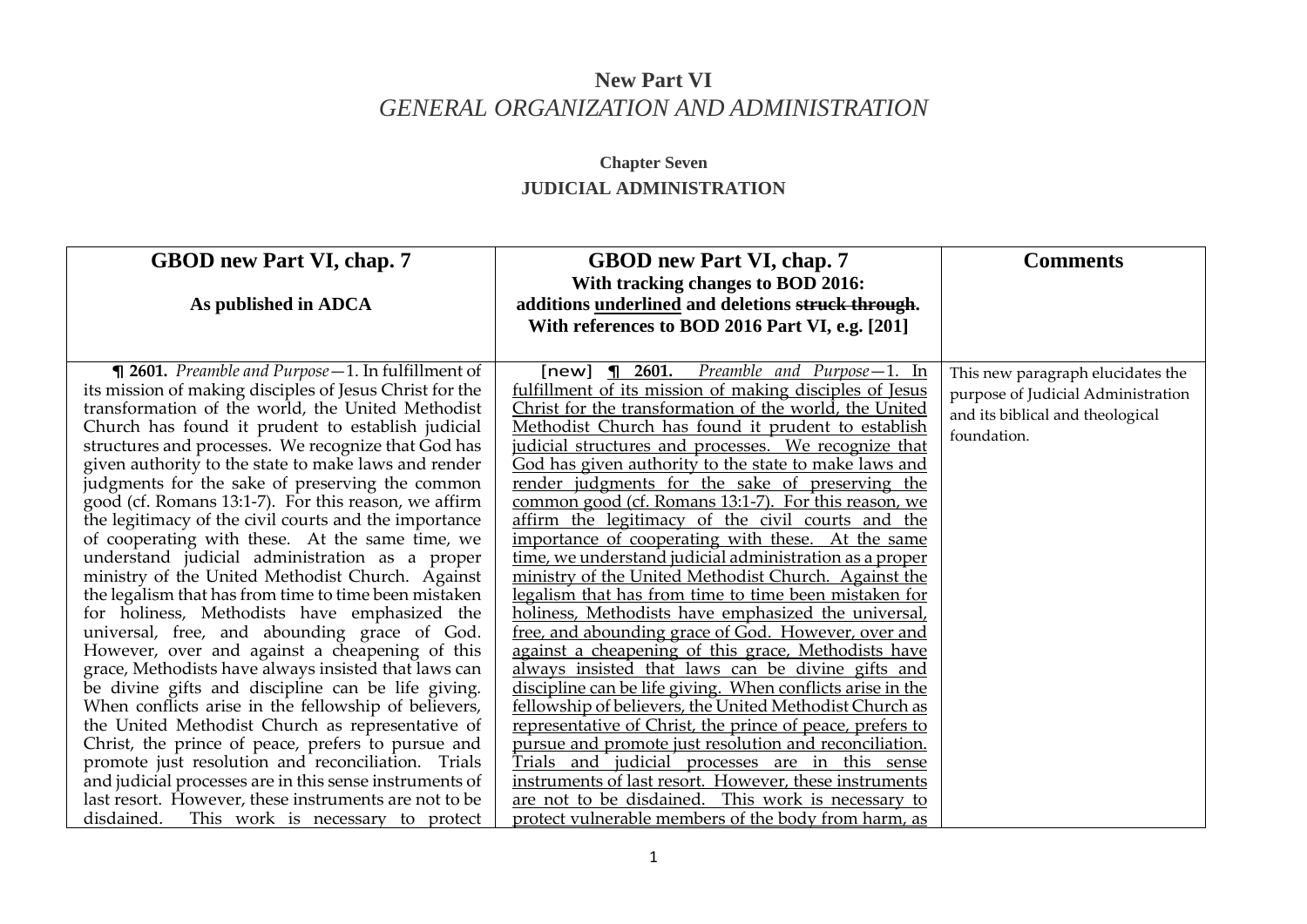vulnerable members of the body from harm, as well as to preserve the theological and moral integrity of the church's witness to the world.

2. The exercise of judicial functions by the exercise of judicial functions by the  $\frac{1}{2}$ General Church and by annual conferences is not to be understoc punitive. Instead, these activities a the health and welfare of the body activities are modeled for us alread where we find Jesus offering pattern to and healing offenses within the com-(Matthew  $18:15-18$ ). Similar concerns Paul in his writings to the chui leadership. (e.g. 1 Corinthians 5:1-6 3:  $6-8$ ). In light of these and other Old and New Testaments, the judi church leadership should be understown. of mutual care and admonition, part over one another in love" that  $W$ esley his followers in the name of grove holiness. These processes and str their goal the building up of the same binds its members as the people call is important to remember that human always provisional. God alone is living and the dead. Hence, the judi of the United Methodist Church is in humility knowing that "all of mistakes" (James 3:2).

>VII: *—<*

## GBOD  $\P$  2601.1-2 = New **Section I. The Judicial Council**

¶ **2602.** *Duties and Responsibilities of the Judicial Council* – The Judicial Council is the body in The United Meth-odist Church. Council shall have authority as s Constitution,  $\P\P$  55-57, and in  $\P\P$  2

>VII: *—<*

GBOD  $\P$  2602 = 2601

well as to preserve the theological and moral integrity of the church's witness to the world.

|                                                                                       | 2. The exercise of judicial functions by the General                                                                                                                                                                                        |  |
|---------------------------------------------------------------------------------------|---------------------------------------------------------------------------------------------------------------------------------------------------------------------------------------------------------------------------------------------|--|
| unctions by the<br>al and central                                                     | Church and by annual and central conferences is not to<br>be understood as essentially punitive. Instead, these                                                                                                                             |  |
| od as essentially<br>im at sustaining                                                 | activities aim at sustaining the health and welfare of the<br>body of Christ. Such activities are modeled for us                                                                                                                            |  |
| y of Christ. Such<br>dy in the gospel,                                                | already in the gospel, where we find Jesus offering<br>patterns for responding to and healing offenses within                                                                                                                               |  |
| ns for responding<br>mmunity of faith<br>s are taken up by                            | the community of faith (Matthew 18:15-18). Similar<br>concerns are taken up by Paul in his writings to the<br>churches under his leadership. (e.g. 1 Corinthians 5:1-6;                                                                     |  |
| rches under his<br>; 2 Thessalonians                                                  | 2 Thessalonians 3:6-8). In light of these and other texts<br>of both the Old and New Testaments, the judicial                                                                                                                               |  |
| texts of both the<br>icial functions of<br>tood as an aspect                          | functions of church leadership should be understood as<br>an aspect of mutual care and admonition, part of the<br>"watching over one another in love" that Wesley                                                                           |  |
| of the "watching<br>ey commended to<br>wing together in                               | commended to his followers in the name of growing<br>together in holiness. These processes and structures<br>have as their goal the building up of the sacred trust                                                                         |  |
| ructures have as<br>cred trust which                                                  | which binds its members as the people called<br>Methodist. It is important to remember that human                                                                                                                                           |  |
| led Methodist. It<br>an judgments are<br>the judge of the                             | judgments are always provisional. God alone is the<br>judge of the living and the dead. Hence, the judicial<br>ministration of the United Methodist Church is to be                                                                         |  |
| icial ministration<br>to be carried out                                               | carried out in humility knowing that "all of us make<br>many mistakes" (James 3:2).                                                                                                                                                         |  |
| us make many                                                                          | $>$ VII: $-$                                                                                                                                                                                                                                |  |
|                                                                                       |                                                                                                                                                                                                                                             |  |
|                                                                                       | Section I. The Judicial Council                                                                                                                                                                                                             |  |
| ties of the Judicial<br>e highest judicial<br>ırch. The Judicial<br>speci-fied in the | <b>[2601] <u>¶ 2602.</u></b> Duties and Responsibilities of the<br>Judicial Council-The Judicial Council is the highest<br>judicial body in The United Meth-odist Church. The<br>Judicial Council shall have authority as speci-fied in the |  |
| 2607-2610.                                                                            | Constitution, <b>¶1</b> 55-57, and in <b>¶1</b> 2607-2610 2609<br>2612.<br>$>VII: -0$                                                                                                                                                       |  |
|                                                                                       |                                                                                                                                                                                                                                             |  |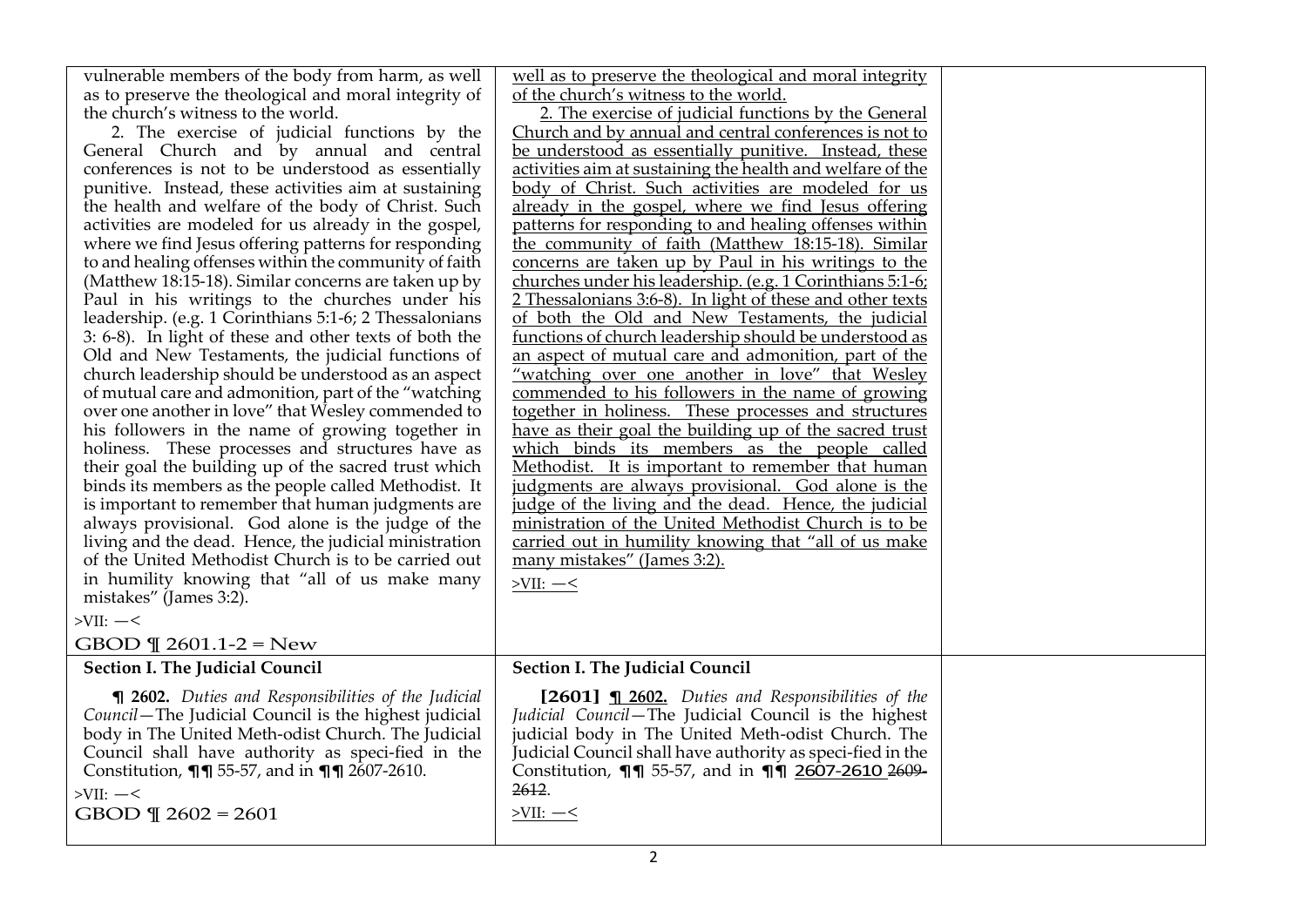| <b><math>\P</math> 2603.</b> Members -1. Composition and Term - The | [2602] $\eta$ 2603. Members-1. Composition and            |  |
|---------------------------------------------------------------------|-----------------------------------------------------------|--|
| Judicial Council shall be composed of nine members                  | Term-The Judicial Council shall be composed of nine       |  |
| and should reflect the diversity of The United                      | members and should reflect the diversity of The United    |  |
| Methodist Church, including racial, age, ethnic,                    | Methodist Church, including racial, age, ethnic, gender,  |  |
| gender, central and jurisdictional conferences, and                 | central and jurisdictional and central conferences, and   |  |
| congregational size. On nominations and elections,                  | congregational size. On nominations and elections,        |  |
| alternates, vacancies, and expiration of term, further              | alternates, vacancies, and expiration of term, further    |  |
| provisions according to General Conference Regulations              | provisions according to General Conference Regulations    |  |
| (GC-R $\mathbb{I}$ 2603) shall be followed.                         | <b>(GC-R T 2603)</b> shall be followed.                   |  |
| $>$ VII: $-$                                                        |                                                           |  |
|                                                                     | $>VII:$ $-$                                               |  |
| GBOD 12603=2602                                                     |                                                           |  |
|                                                                     |                                                           |  |
| <b>GC-R II 2603</b> Further Provisions on Membership 1.             | [2602] GC-R T 2603 Further Provisions on Membership       |  |
| Terms of Office - In the year 2000 and each sixteen                 | 1. Terms of Office - In the year 2000 and each sixteen    |  |
| years thereafter, there shall be elected three                      | years thereafter, there shall be elected three laypersons |  |
| laypersons and two ordained clergy other than                       | and two ordained clergy other than bishops. In 2004       |  |
| bishops. In 2004 and each eight years thereafter,                   | and each eight years thereafter, there shall be elected   |  |
| there shall be elected two ordained clergy other than               | two ordained clergy other than bishops and two            |  |
| bishops and two laypersons. In 2008 and each                        | laypersons. In 2008 and each sixteen years thereafter,    |  |
| sixteen years thereafter, there shall be three                      | there shall be three ordained clergy other than bishops   |  |
| ordained clergy other than bishops and two                          | and two laypersons. The laypersons shall be               |  |
| laypersons. The laypersons shall be professing                      | professing members of The United Methodist Church.        |  |
| members of The United Methodist Church.                             | Elections shall be held at each session of the General    |  |
| Elections shall be held at each session of the General              | Conference for only the number of members whose           |  |
| Conference for only the number of members whose                     | terms expire at such session. A member's term of          |  |
| terms expire at such session. A member 's term of                   | office shall be eight years. A member may serve a         |  |
| office shall be eight years. A member may serve a                   | maximum of two consecutive eight-year terms, with a       |  |
| maximum of two consecutive eight-year terms, with                   | minimum of four years before reelection to the            |  |
| a minimum of four years before reelection to the                    | council.                                                  |  |
| council.                                                            | 2. Nominations and Election-Members of the                |  |
| 2. Nominations and Election-Members of the                          | council shall be nominated and elected in the manner      |  |
| council shall be nominated and elected in the                       | following: At each quadrennial session of the General     |  |
| manner following: At each quadrennial session of                    | Conference, the Council of Bishops shall nominate by      |  |
| the General Conference, the Council of Bishops shall                | majority vote three times the number of ordained          |  |
| nominate by majority vote three times the number                    | ministers and laypersons to be elected at such session    |  |
| of ordained ministers and laypersons to be elected                  | of the General Conference. The number to be elected       |  |
| at such session of the General Conference. The                      | shall correspond to the number of members whose           |  |
| number to be elected shall correspond to the                        | terms expire at the conclusion of such session. Each of   |  |
| number of members whose terms expire at the                         | the central and jurisdictionals and the central           |  |
| conclusion of such session. Each of the central and                 | conferences as a group shall be represented by at least   |  |
| jurisdictional conferences as a group shall be                      | one nominee, but it shall not be a requirement that       |  |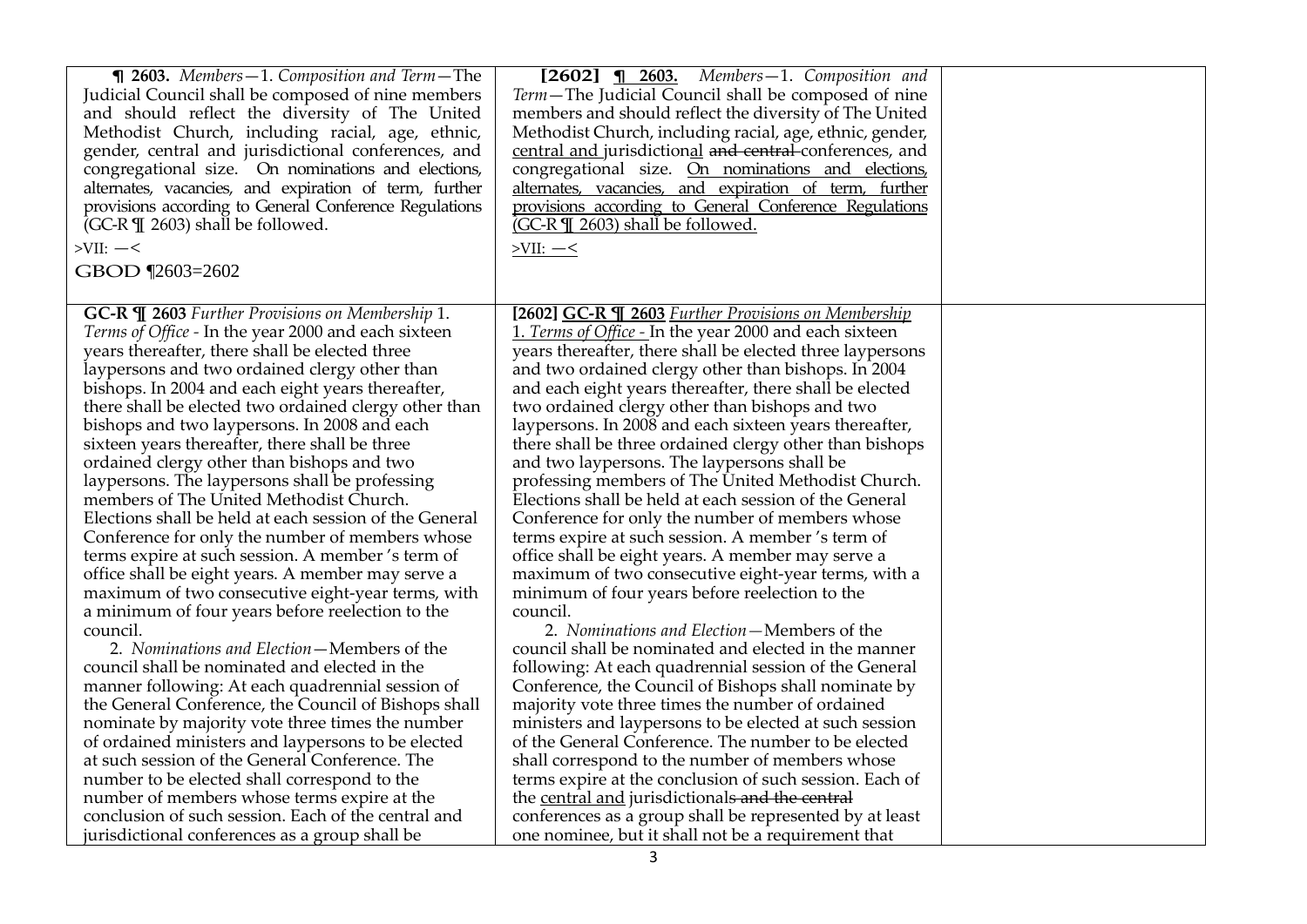represented by at least one nominee, but it shall not be a requirement that each of the central or jurisdictional conferences as a group be represented by an elected member.<sup>1</sup> At the same daily session at which the above nominations are announced. nominations of both ministers and laypersons may be made from the floor, but at no other time. The names of all nominees, identified with the conference to which each belongs, and a biographical sketch that does not exceed one hundred words shall be published by the Daily Christian Advocate at least forty-eight hours prior to the time of election, which shall be set by action of the General Conference at the session at which the nominations are made; and from these nominations the General Conference shall elect without discussion, by ballot and majority vote, the necessary number of ministerial and lay members.

3. *Alternates*—There shall be six alternates for the clergy members and six alternates for the lay members, and their qualifications shall be the same as for membership on the Judicial Council. The term of the alternates shall be for four years.

The alternates shall be elected in the following manner: From the clergy and lay nominees remaining on the ballot after the election of the necessary number of members of the Judicial Council to be elected at sessions of the General Conference, the General Conference shall by separate ballot, without discussion and by majority vote, elect the number of clergy and lay alternates to be chosen at such session of the General Conference.

4. *Vacancies*—*a)* If a vacancy in the membership of the council occurs during the interim between sessions of the General Conference, a clergy vacancy shall be filled by the first-elected clergy alternate and a lay vacancy by the first-elected lay alternate. The alternate filling such vacancy shall hold office as a member of the Judicial Council for the unexpired term of the member whom the alternate succeeds. In the event of any vacancy, it shall be the duty of the

each of the central or jurisdictionals or the central conferences as a group be represented by an elected member.<sup>1</sup> At the same daily session at which the above nominations are announced, nominations of both ministers and laypersons may be made from the floor, but at no other time. The names of all nominees, identified with the conference to which each belongs, and a biographical sketch that does not exceed one hundred words shall be published by the Daily Christian Advocate at least forty-eight hours prior to the time of election, which shall be set by action of the General Conference at the session at which the nominations are made; and from these nominations the General Conference shall elect without discussion, by ballot and majority vote, the necessary number of ministerial and lay members.

¶ 2603. [2603] 3. *Alternates*—There shall be six alternates for the clergy members and six alternates for the lay members, and their qualifications shall be the same as for membership on the Judicial Council. The term of the alternates shall be for four years.

The alternates shall be elected in the following manner: From the clergy and lay nominees remaining on the ballot after the election of the necessary number of members of the Judicial Council to be elected at sessions of the General Conference, the General Conference shall by separate ballot, without discussion and by majority vote, elect the number of clergy and lay alternates to be chosen at such session of the General Conference.

¶ 2604. [2604] 4. *Vacancies*—1. *a)* If a vacancy in the membership of the council occurs during the interim between sessions of the General Conference, a clergy vacancy shall be filled by the first-elected clergy alternate and a lay vacancy by the first-elected lay alternate. The alternate filling such vacancy shall hold office as a member of the Judicial Council for the unexpired term of the member whom the alternate succeeds. In the event of any vacancy, it shall be the duty of the president and secretary of the council to notify the alternate entitled to fill it.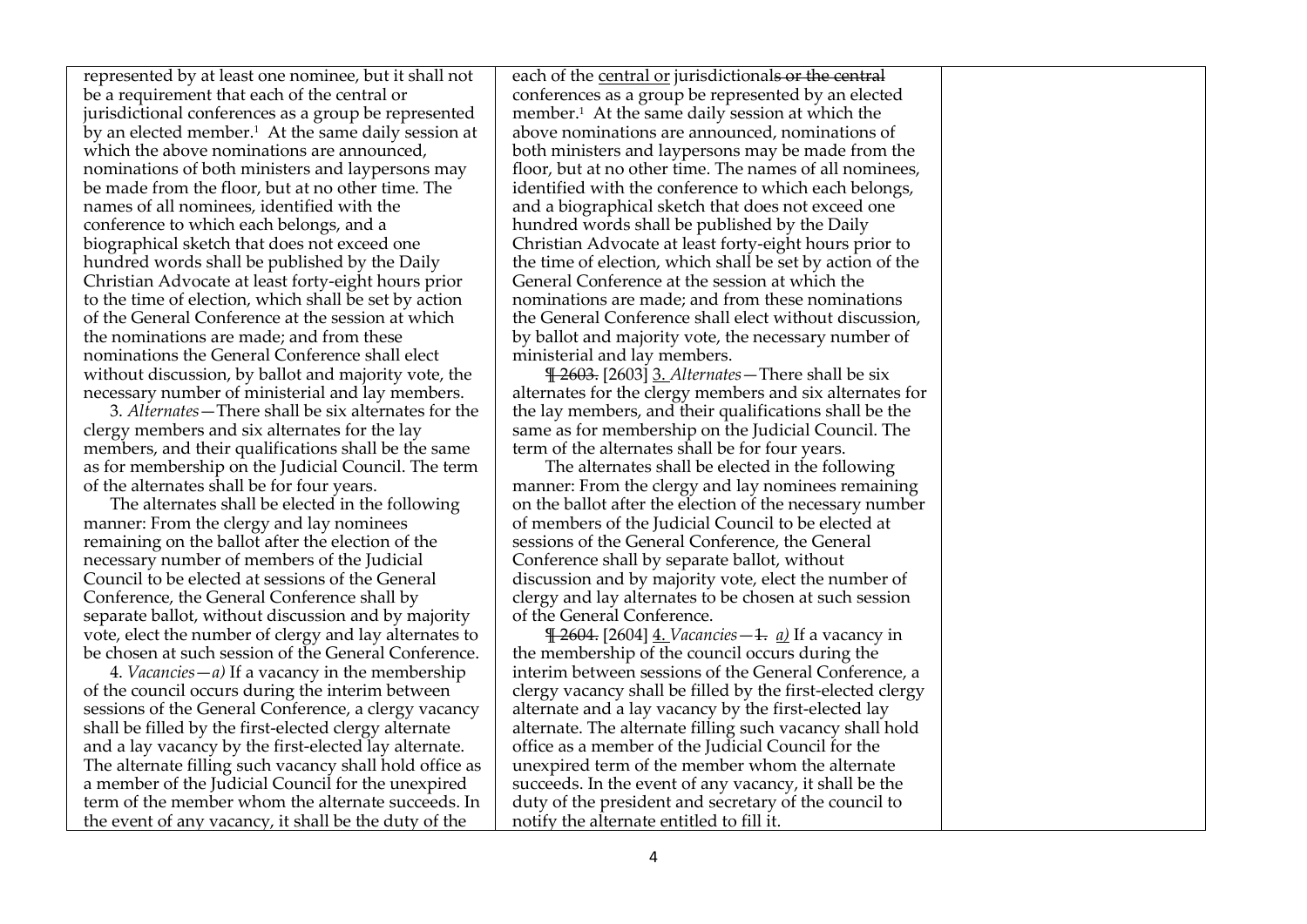| president and secretary of the council to notify the                    | $\frac{1}{2}$ . b) In the event of an absence of one or more             |  |
|-------------------------------------------------------------------------|--------------------------------------------------------------------------|--|
| alternate entitled to fill it.                                          | members of the council during a session of the Judicial                  |  |
| b) In the event of an absence of one or more                            | Council, such temporary vacancy among the clergy                         |  |
| members of the council during a session of the                          | members may be filled for that session or the                            |  |
| Judicial Council, such temporary vacancy among                          | remainder thereof by the clergy alternates in order of                   |  |
| the clergy members may be filled for that session or                    | election who can be present, and such temporary                          |  |
| the remainder thereof by the clergy alternates in                       | vacancy among the lay members by the lay alternates                      |  |
| order of election who can be present, and such                          | in order of election who can be present; but inability or                |  |
| temporary vacancy among the lay members by the                          | failure to fill a vacancy does not affect the validity or                |  |
| lay alternates in order of election who can be                          | any action of the council so long as a quorum is                         |  |
| present; but inability or failure to fill a vacancy does                | present.                                                                 |  |
| not affect the validity or any action of the council so                 | <b>H</b> 2605. [2605] 5. Expiration of Term – The term of                |  |
| long as a quorum is present.                                            | office of the members of the council and of the                          |  |
| 5. Expiration of Term-The term of office of the                         | alternates shall expire upon the adjournment of the                      |  |
| members of the council and of the alternates shall                      | General Conference at which their successors are                         |  |
| expire upon the adjournment of the General                              | elected.                                                                 |  |
| Conference at which their successors are elected.                       | $>$ VII: $-$                                                             |  |
| $>$ VII: $-$                                                            |                                                                          |  |
| GBOD GC-R $\mathbb{I}$ 2603 = $\mathbb{I}$ 2602, 2603, 2604, 2605       | 1 See Judicial Council Decision 540.                                     |  |
|                                                                         |                                                                          |  |
| 1 See Judicial Council Decision 540.                                    |                                                                          |  |
| ¶ 2604. Ineligibility of Members-Members of the                         | [2606] 1 2604. Ineligibility of Members-Members                          |  |
| council shall be ineligible to serve as delegates to                    | of the council shall be ineligible to serve as delegates                 |  |
| the General, central, or jurisdictional, conference                     | to the General, central, or jurisdictional, or central                   |  |
| or to serve in any General, central, or jurisdictional,                 | conference or to serve in any General, central, or                       |  |
| conference board or agency. <sup>2</sup>                                | jurisdictional, or central conference board or agency. <sup>2</sup>      |  |
| $>$ VII: $-$                                                            | $>$ VII: $-$                                                             |  |
|                                                                         |                                                                          |  |
| GBOD 12606=2604                                                         |                                                                          |  |
|                                                                         | <sup>2.</sup> See Judicial Council Decision 196; and Decision 3, Interim |  |
| <sup>2</sup> See Judicial Council Decision 196; and Decision 3, Interim | Judicial Council                                                         |  |
| Judicial Council                                                        |                                                                          |  |
| $\P$ 2605.<br>Confidentiality<br>Ex<br>Parte<br>and                     | [2607] <b>[2605.</b> Confidentiality and Ex Parte                        |  |
| Communication- The members of the Judicial                              | Communication - The members of the Judicial Council                      |  |
| Council will not permit discussion with them on                         | will not permit discussion with them on matters                          |  |
| matters pending before them or that may be referred                     | pending before them or that may be referred to them for                  |  |
| to them for determination, save and except before the                   | determination, save and except before the Judicial                       |  |
| Judicial Council in session. Questions of procedure                     | Council in session. Questions of procedure may be                        |  |
| may be raised with the presiding officer or secretary                   | raised with the presiding officer or secretary of the                    |  |
| of the Judicial Council. On confidentiality and ex-                     | Judicial Council. On confidentiality and ex-parte                        |  |
| communication,<br>further<br>provisions<br>parte                        | <u>communication, further provisions according to</u>                    |  |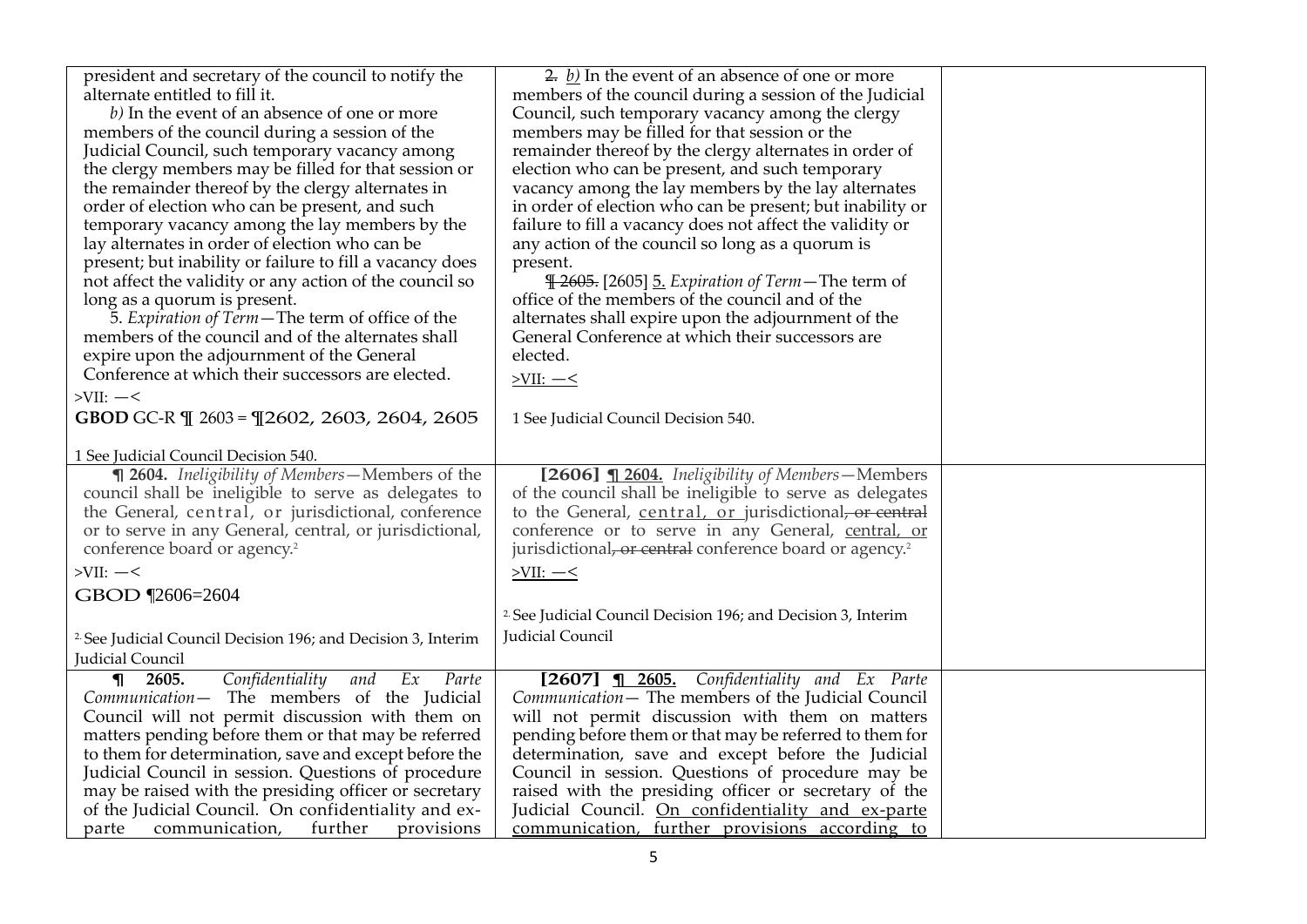| according to General Conference Regulations                                                                                                                                                                                                                                                                                                                                                                                                                                                                                                                                                                                                                                                                                                                                                                                                                                                                                                                                                                                                                                                                                                                                                                                              | General Conference Regulations (GC-R T 2605) shall                                                                                                                                                                                                                                                                                                                                                                                                                                                                                                                                                                                                                                                                                                                                                                                                                                                                                                                                                                                                                                                                                                                                                                                                                          |  |
|------------------------------------------------------------------------------------------------------------------------------------------------------------------------------------------------------------------------------------------------------------------------------------------------------------------------------------------------------------------------------------------------------------------------------------------------------------------------------------------------------------------------------------------------------------------------------------------------------------------------------------------------------------------------------------------------------------------------------------------------------------------------------------------------------------------------------------------------------------------------------------------------------------------------------------------------------------------------------------------------------------------------------------------------------------------------------------------------------------------------------------------------------------------------------------------------------------------------------------------|-----------------------------------------------------------------------------------------------------------------------------------------------------------------------------------------------------------------------------------------------------------------------------------------------------------------------------------------------------------------------------------------------------------------------------------------------------------------------------------------------------------------------------------------------------------------------------------------------------------------------------------------------------------------------------------------------------------------------------------------------------------------------------------------------------------------------------------------------------------------------------------------------------------------------------------------------------------------------------------------------------------------------------------------------------------------------------------------------------------------------------------------------------------------------------------------------------------------------------------------------------------------------------|--|
| (GC-R $\P$ 2605) shall be followed.                                                                                                                                                                                                                                                                                                                                                                                                                                                                                                                                                                                                                                                                                                                                                                                                                                                                                                                                                                                                                                                                                                                                                                                                      | be followed.                                                                                                                                                                                                                                                                                                                                                                                                                                                                                                                                                                                                                                                                                                                                                                                                                                                                                                                                                                                                                                                                                                                                                                                                                                                                |  |
| $>$ VII: $-$                                                                                                                                                                                                                                                                                                                                                                                                                                                                                                                                                                                                                                                                                                                                                                                                                                                                                                                                                                                                                                                                                                                                                                                                                             | $>$ VII: $-$                                                                                                                                                                                                                                                                                                                                                                                                                                                                                                                                                                                                                                                                                                                                                                                                                                                                                                                                                                                                                                                                                                                                                                                                                                                                |  |
| GBOD 12605=2607                                                                                                                                                                                                                                                                                                                                                                                                                                                                                                                                                                                                                                                                                                                                                                                                                                                                                                                                                                                                                                                                                                                                                                                                                          |                                                                                                                                                                                                                                                                                                                                                                                                                                                                                                                                                                                                                                                                                                                                                                                                                                                                                                                                                                                                                                                                                                                                                                                                                                                                             |  |
|                                                                                                                                                                                                                                                                                                                                                                                                                                                                                                                                                                                                                                                                                                                                                                                                                                                                                                                                                                                                                                                                                                                                                                                                                                          |                                                                                                                                                                                                                                                                                                                                                                                                                                                                                                                                                                                                                                                                                                                                                                                                                                                                                                                                                                                                                                                                                                                                                                                                                                                                             |  |
| $G C-R$ $\P$<br>2605 Further<br>Provisions<br>on<br>Confidentiality and Ex Parte Communication 1. While<br>strictly observing the intent of the preceding<br>paragraph, a member of the council to whom a case<br>has been assigned by the president may request that<br>the secretary secure from persons and agencies<br>concerned directly or indirectly with the case<br>pertinent facts, briefs, and statements shall be sent<br>promptly by the secretary of the council to other<br>members of the council as is deemed necessary. <sup>3</sup><br>2. Prior to the decision of a case in question,<br>members of the Judicial Council shall not discuss<br>with any party matters of substance pending in the<br>judicial process unless all parties are privy to the<br>discussion. Nor shall members of the Judicial Council<br>or staff allow to be published or communicated,<br>including electronic communications, to third parties<br>any matters of substance pend-ing in the judicial<br>process.<br>3. The Judicial Council shall in all cases in which<br>a decision or memorandum is issued set forth the<br>specific provisions of the Constitution or the<br>Discipline that provide the basis of the decision and | [2607] GC-R II 2605 Further Provisions on<br>Confidentiality and Ex Parte Communication 1. While<br>strictly observing the intent of the preceding paragraph,<br>a member of the council to whom a case has been<br>assigned by the president may request that the<br>secretary secure from persons and agencies concerned<br>directly or indirectly with the case pertinent facts,<br>briefs, and statements shall be sent promptly by the<br>secretary of the council to other members of the council<br>as is deemed necessary. <sup>3</sup><br>2. Prior to the decision of a case in question,<br>members of the Judicial Council shall not discuss with<br>any party matters of substance pending in the judicial<br>process unless all parties are privy to the discussion.<br>Nor shall members of the Judicial Council or staff allow<br>to be published or communicated, including electronic<br>communications, to third parties any matters of<br>substance pend-ing in the judicial process.<br>3. The Judicial Council shall in all cases in which a<br>decision or memorandum is issued set forth the specific<br>provisions of the Constitution or the Discipline that<br>provide the basis of the decision and the rationale that<br>led to the conclusion. |  |
| the rationale that led to the conclusion.                                                                                                                                                                                                                                                                                                                                                                                                                                                                                                                                                                                                                                                                                                                                                                                                                                                                                                                                                                                                                                                                                                                                                                                                | $>VII:$ $-$                                                                                                                                                                                                                                                                                                                                                                                                                                                                                                                                                                                                                                                                                                                                                                                                                                                                                                                                                                                                                                                                                                                                                                                                                                                                 |  |
| $>$ VII: $-$                                                                                                                                                                                                                                                                                                                                                                                                                                                                                                                                                                                                                                                                                                                                                                                                                                                                                                                                                                                                                                                                                                                                                                                                                             |                                                                                                                                                                                                                                                                                                                                                                                                                                                                                                                                                                                                                                                                                                                                                                                                                                                                                                                                                                                                                                                                                                                                                                                                                                                                             |  |
| <b>GBOD</b> GC-R $\text{T}$ 2605 = 2607                                                                                                                                                                                                                                                                                                                                                                                                                                                                                                                                                                                                                                                                                                                                                                                                                                                                                                                                                                                                                                                                                                                                                                                                  | <sup>3</sup> See Judicial Council Decision 763                                                                                                                                                                                                                                                                                                                                                                                                                                                                                                                                                                                                                                                                                                                                                                                                                                                                                                                                                                                                                                                                                                                                                                                                                              |  |
|                                                                                                                                                                                                                                                                                                                                                                                                                                                                                                                                                                                                                                                                                                                                                                                                                                                                                                                                                                                                                                                                                                                                                                                                                                          |                                                                                                                                                                                                                                                                                                                                                                                                                                                                                                                                                                                                                                                                                                                                                                                                                                                                                                                                                                                                                                                                                                                                                                                                                                                                             |  |
| <sup>3</sup> See Judicial Council Decision 763                                                                                                                                                                                                                                                                                                                                                                                                                                                                                                                                                                                                                                                                                                                                                                                                                                                                                                                                                                                                                                                                                                                                                                                           |                                                                                                                                                                                                                                                                                                                                                                                                                                                                                                                                                                                                                                                                                                                                                                                                                                                                                                                                                                                                                                                                                                                                                                                                                                                                             |  |
| <b><math>\blacksquare</math> 2606.</b> Organization and Procedure $-1$ . The<br>Judicial Council shall provide its own method of<br>organization and procedure, both with respect to<br>hearings on appeals and petitions for declaratory<br>decisions. All parties shall have the privilege of filing                                                                                                                                                                                                                                                                                                                                                                                                                                                                                                                                                                                                                                                                                                                                                                                                                                                                                                                                   | [2608] $\mathbb{q}$ 2606. Organization and Procedure-1.<br>The Judicial Council shall provide its own method of<br>organization and procedure, both with respect to<br>hearings on appeals and petitions for declaratory<br>decisions. All parties shall have the privilege of filing                                                                                                                                                                                                                                                                                                                                                                                                                                                                                                                                                                                                                                                                                                                                                                                                                                                                                                                                                                                       |  |
| briefs and arguments and presenting evidence under                                                                                                                                                                                                                                                                                                                                                                                                                                                                                                                                                                                                                                                                                                                                                                                                                                                                                                                                                                                                                                                                                                                                                                                       | briefs and arguments and presenting evidence under                                                                                                                                                                                                                                                                                                                                                                                                                                                                                                                                                                                                                                                                                                                                                                                                                                                                                                                                                                                                                                                                                                                                                                                                                          |  |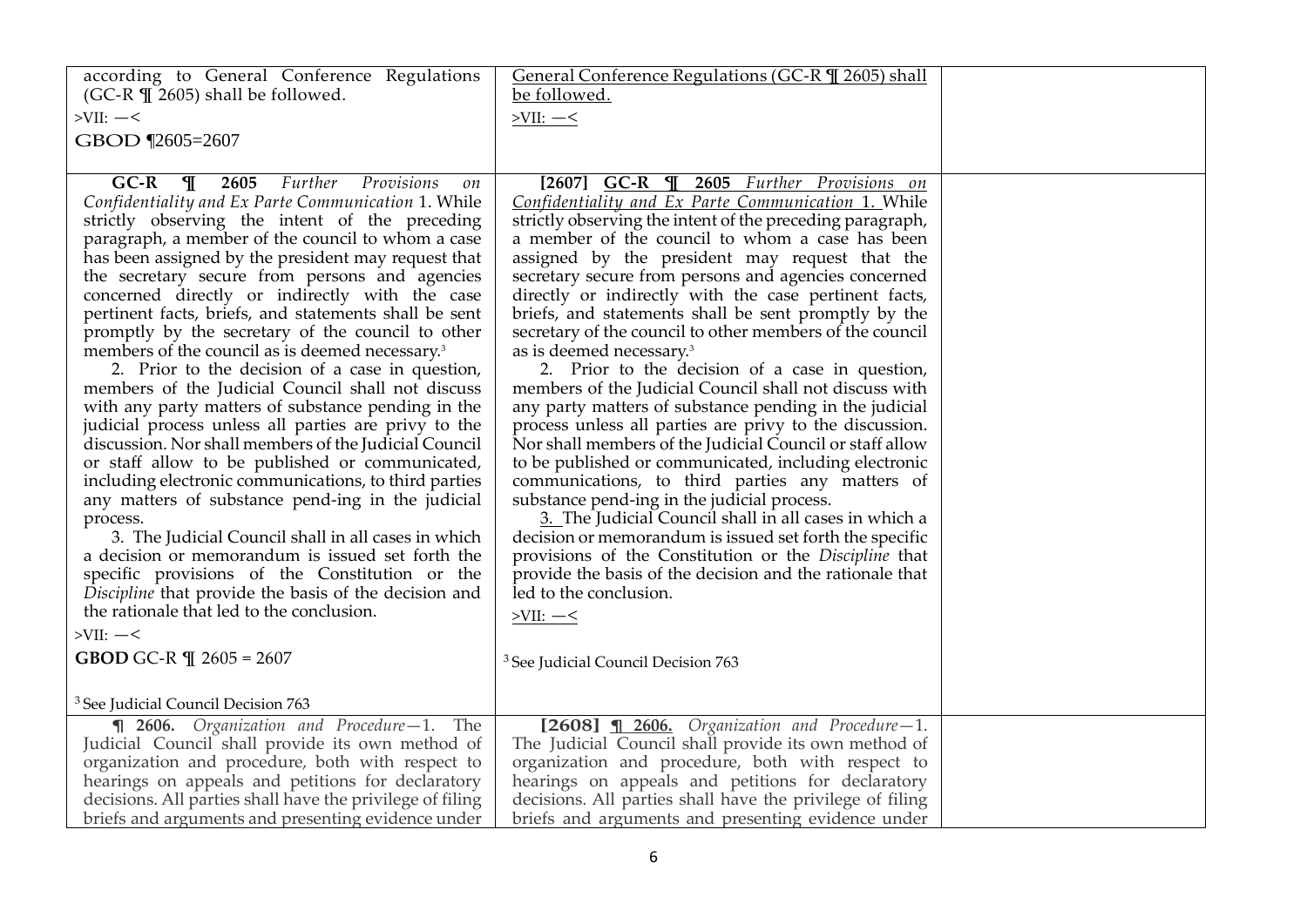| such rules as the coun-cil may adopt from time to<br>time; provided that at the time of filing, copies of such | such rules as the coun-cil may adopt from time to time;<br>provided that at the time of filing, copies of such briefs |  |
|----------------------------------------------------------------------------------------------------------------|-----------------------------------------------------------------------------------------------------------------------|--|
| briefs are delivered to all parties of record. On<br>organization and procedure, furhter provisions            | are delivered to all parties of record. On organization<br>and procedure, furhter provisions according to General     |  |
| according to General Conference Regulations (GC-R ¶                                                            | Conference Regulations (GC-R $\P$ 2606) shall be                                                                      |  |
| 2606) shall be followed.                                                                                       | followed.                                                                                                             |  |
| 2. Time and Place-The council shall meet at the                                                                | 2. Time and Place-The council shall meet at the                                                                       |  |
| time and place of the meeting of the General                                                                   | time and place of the meeting of the General                                                                          |  |
| Conference and shall con-tinue in session until the                                                            | Conference and shall con-tinue in session until the                                                                   |  |
| adjournment of that body, and at least one other time                                                          | adjournment of that body, and at least one other time                                                                 |  |
| in each calendar year and at such other times as it                                                            | in each calendar year and at such other times as it may                                                               |  |
| may deem appropriate, at such places as it may                                                                 | deem appropriate, at such places as it may select from                                                                |  |
| select from time to time. Seven members shall                                                                  | time to time. Seven members shall constitute a quorum                                                                 |  |
| constitute a quorum except on questions of the                                                                 | except on questions of the constitutionality of acts of                                                               |  |
| constitutionality of acts of General Conference in                                                             | General Conference in which case a quorum shall be                                                                    |  |
| which case a quorum shall be nine members or                                                                   | nine members or alternates duly seated according to                                                                   |  |
| alternates duly seated according to the rules                                                                  | the rules established by the Judicial Council. An                                                                     |  |
| established by the Judicial Council. An affirmative                                                            | affirmative vote of at least six members of the council                                                               |  |
| vote of at least six members of the council shall be                                                           | shall be necessary to declare any act of the General                                                                  |  |
| necessary to declare any act of the General                                                                    | Conference uncon-stitutional. On other matters, a                                                                     |  |
| Conference uncon-stitutional. On other matters, a                                                              | majority vote of the entire coun-cil shall be sufficient.                                                             |  |
| majority vote of the entire coun-cil shall be<br>sufficient. The council may decline to entertain an           | The council may decline to entertain an appeal or a<br>petition for a declaratory decision in any instance in         |  |
| appeal or a petition for a declaratory decision in any                                                         | which it determines that it does not have jurisdiction                                                                |  |
| instance in which it determines that it does not have                                                          | to decide the matter.                                                                                                 |  |
| jurisdiction to decide the matter.                                                                             |                                                                                                                       |  |
| $>$ VII: $-$                                                                                                   | $>$ VII: $-$                                                                                                          |  |
| GBOD 12608=2606                                                                                                |                                                                                                                       |  |
|                                                                                                                |                                                                                                                       |  |
| $\P$ GC-R 2606 Further Provisions on Procedure $-1$ . The                                                      | [2608] $\eta$ GC-R 2606 Further Provisions on Procedure -1.                                                           |  |
| complete wording in the document requesting an                                                                 | The complete wording in the document requesting an                                                                    |  |
| appeal, declaratory decision, or ruling on a question                                                          | appeal, declaratory decision, or ruling on a question of                                                              |  |
| of law shall be posted on the Judicial Council                                                                 | law shall be posted on the Judicial Council website no                                                                |  |
| website no less than thirty (30) days prior to the                                                             | less than thirty (30) days prior to the deadline for                                                                  |  |
| deadline for submitting briefs and arguments to                                                                | submitting briefs and arguments to allow for the filing                                                               |  |
| allow for the filing of amicus curiae briefs. The                                                              | of amicus curiae briefs. The council shall employ a                                                                   |  |
| council shall employ a part-time clerk to assist the                                                           | part-time clerk to assist the council in all matters                                                                  |  |
| council in all matters designated by the council as                                                            | designated by the council as needed, but no more than                                                                 |  |
| needed, but no more than an average 20 hours per                                                               | an average 20 hours per week and shall in consultation                                                                |  |
| week and shall in consultation with the General                                                                | with the General Council on Finance and                                                                               |  |
| Council on Finance and Administration provide an                                                               | Administration provide an office for the clerk suitable                                                               |  |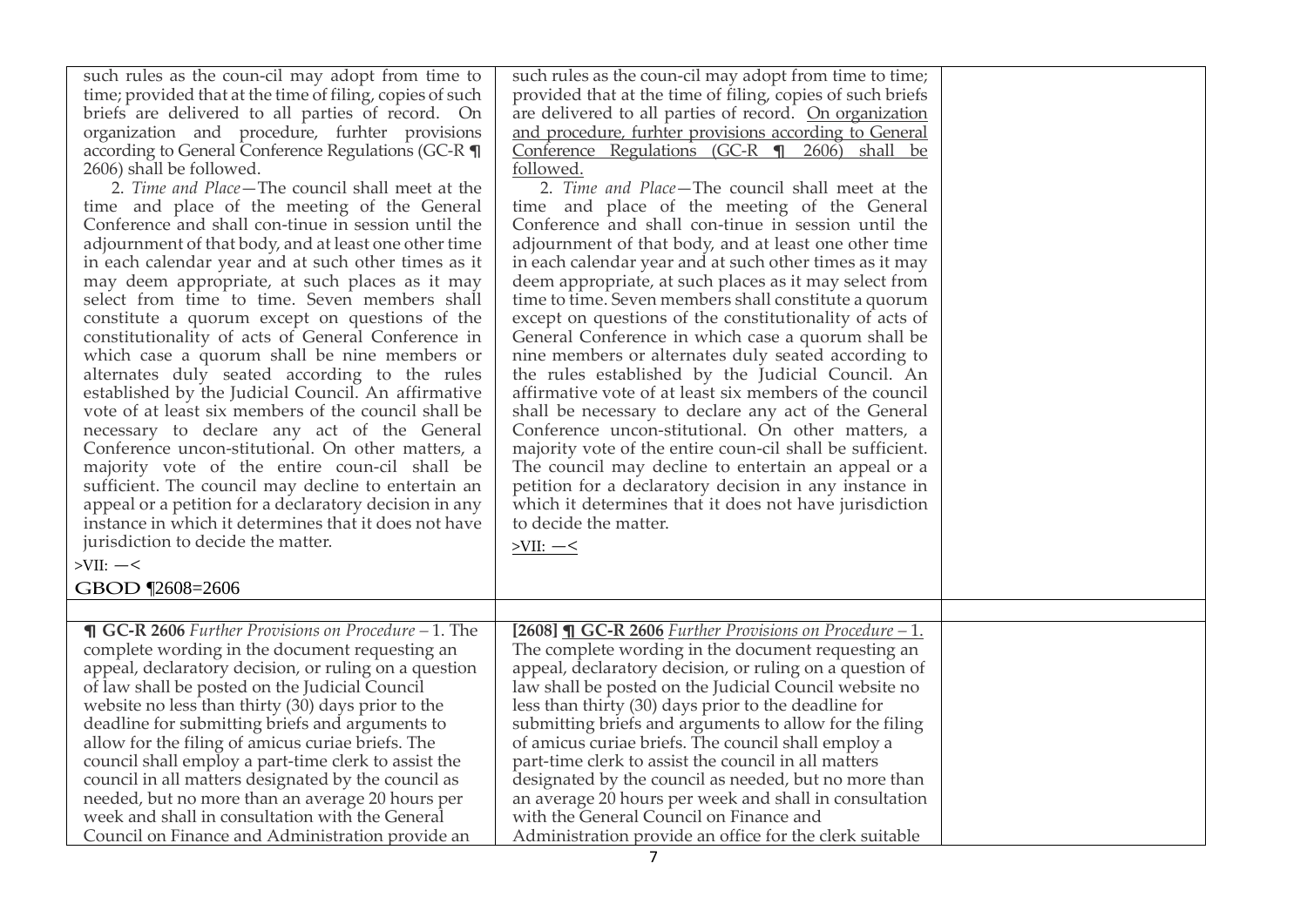| office for the clerk suitable to maintain records and<br>conduct business as the council shall direct.<br>2. Funds for the operations of the clerk's office<br>shall be appropriated by the General Conference. In<br>selecting the location of the clerk's office,<br>consideration shall be given to a location that<br>provides visibility and reasonable accessibility to<br>the church and parties. The council shall also give<br>consideration to visibility and accessibility to the<br>church and parties in selecting the places it holds<br>sessions.<br>$>$ VII: $-$ <                                                                                                                                                                                                                                                                                                                                                                                                                                                                                                                                                                                                                                                                                                                    | to maintain records and conduct business as the<br>council shall direct.<br>2. Funds for the operations of the clerk's office<br>shall be appropriated by the General Conference. In<br>selecting the location of the clerk's office,<br>consideration shall be given to a location that provides<br>visibility and reasonable accessibility to the church<br>and parties. The council shall also give consideration<br>to visibility and accessibility to the church and parties<br>in selecting the places it holds sessions.<br>$>$ VII: $-$                                                                                                                                                                                                                                                                                                                                                                                                                                                                                                                                                                                                                                                                                                                                                                                                                                  |  |
|-------------------------------------------------------------------------------------------------------------------------------------------------------------------------------------------------------------------------------------------------------------------------------------------------------------------------------------------------------------------------------------------------------------------------------------------------------------------------------------------------------------------------------------------------------------------------------------------------------------------------------------------------------------------------------------------------------------------------------------------------------------------------------------------------------------------------------------------------------------------------------------------------------------------------------------------------------------------------------------------------------------------------------------------------------------------------------------------------------------------------------------------------------------------------------------------------------------------------------------------------------------------------------------------------------|----------------------------------------------------------------------------------------------------------------------------------------------------------------------------------------------------------------------------------------------------------------------------------------------------------------------------------------------------------------------------------------------------------------------------------------------------------------------------------------------------------------------------------------------------------------------------------------------------------------------------------------------------------------------------------------------------------------------------------------------------------------------------------------------------------------------------------------------------------------------------------------------------------------------------------------------------------------------------------------------------------------------------------------------------------------------------------------------------------------------------------------------------------------------------------------------------------------------------------------------------------------------------------------------------------------------------------------------------------------------------------|--|
| <b>GBOD</b> $\P$ GC-R 2606 = 2608                                                                                                                                                                                                                                                                                                                                                                                                                                                                                                                                                                                                                                                                                                                                                                                                                                                                                                                                                                                                                                                                                                                                                                                                                                                                     |                                                                                                                                                                                                                                                                                                                                                                                                                                                                                                                                                                                                                                                                                                                                                                                                                                                                                                                                                                                                                                                                                                                                                                                                                                                                                                                                                                                  |  |
|                                                                                                                                                                                                                                                                                                                                                                                                                                                                                                                                                                                                                                                                                                                                                                                                                                                                                                                                                                                                                                                                                                                                                                                                                                                                                                       |                                                                                                                                                                                                                                                                                                                                                                                                                                                                                                                                                                                                                                                                                                                                                                                                                                                                                                                                                                                                                                                                                                                                                                                                                                                                                                                                                                                  |  |
| $\P$ 2607. Jurisdiction and Powers - 1. The Judicial<br>Council shall determine the constitutionality of any<br>act of the General Conference upon an appeal by a<br>majority of the Council of Bishops or one-fifth of the<br>members of the General Conference.<br>2. The Judicial Council shall have jurisdiction to<br>determine the constitutionality of any proposed<br>legislation when such declaratory decision is<br>requested by the General Conference or by the<br>Council of Bishops.<br>3. The Judicial Council shall determine the<br>constitutionality of any act of a central or<br>jurisdictional conference upon an appeal by a<br>majority of the bishops of that central or<br>jurisdictional conference or upon an appeal by one-<br>fifth of the members of that central or jurisdictional<br>conference. <sup>4</sup><br>4. The Judicial Council shall hear and determine the<br>legality of any action taken by any body created or<br>authorized by the General Conference or any body<br>created or authorized by a central or jurisdictional<br>conference, upon appeal by one-third of the<br>members thereof or upon request of the Council of<br>Bishops or a majority of the bishops of the central or<br>jurisdictional conference wherein the action was<br>taken. | [2609] $\frac{1}{2}$ 2607. <i>Jurisdiction and Powers</i> -1. The Judicial<br>Council shall determine the constitutionality of any act<br>of the General Conference upon an appeal by a<br>majority of the Council of Bishops or one-fifth of the<br>members of the General Conference.<br>2. The Judicial Council shall have jurisdiction to<br>determine the constitutionality of any proposed<br>legislation when such declaratory decision is<br>requested by the General Conference or by the Council<br>of Bishops.<br>3. The Judicial Council shall determine the<br>constitutionality of any act of a central or jurisdictional<br>or central conference upon an appeal by a majority of<br>the bishops of that central or jurisdictional or central<br>conference or upon an appeal by one-fifth of the<br>members of that central or jurisdictional or central<br>conference. <sup>4</sup><br>4. The Judicial Council shall hear and determine the<br>legality of any action taken by any body created or<br>authorized by the General Conference or any body<br>created or authorized by a central or jurisdictional or<br>entral conference, upon appeal by one-third of the<br>members thereof or upon request of the Council of<br>Bishops or a majority of the bishops of the central or<br>jurisdictional or central conference wherein the action<br>was taken. |  |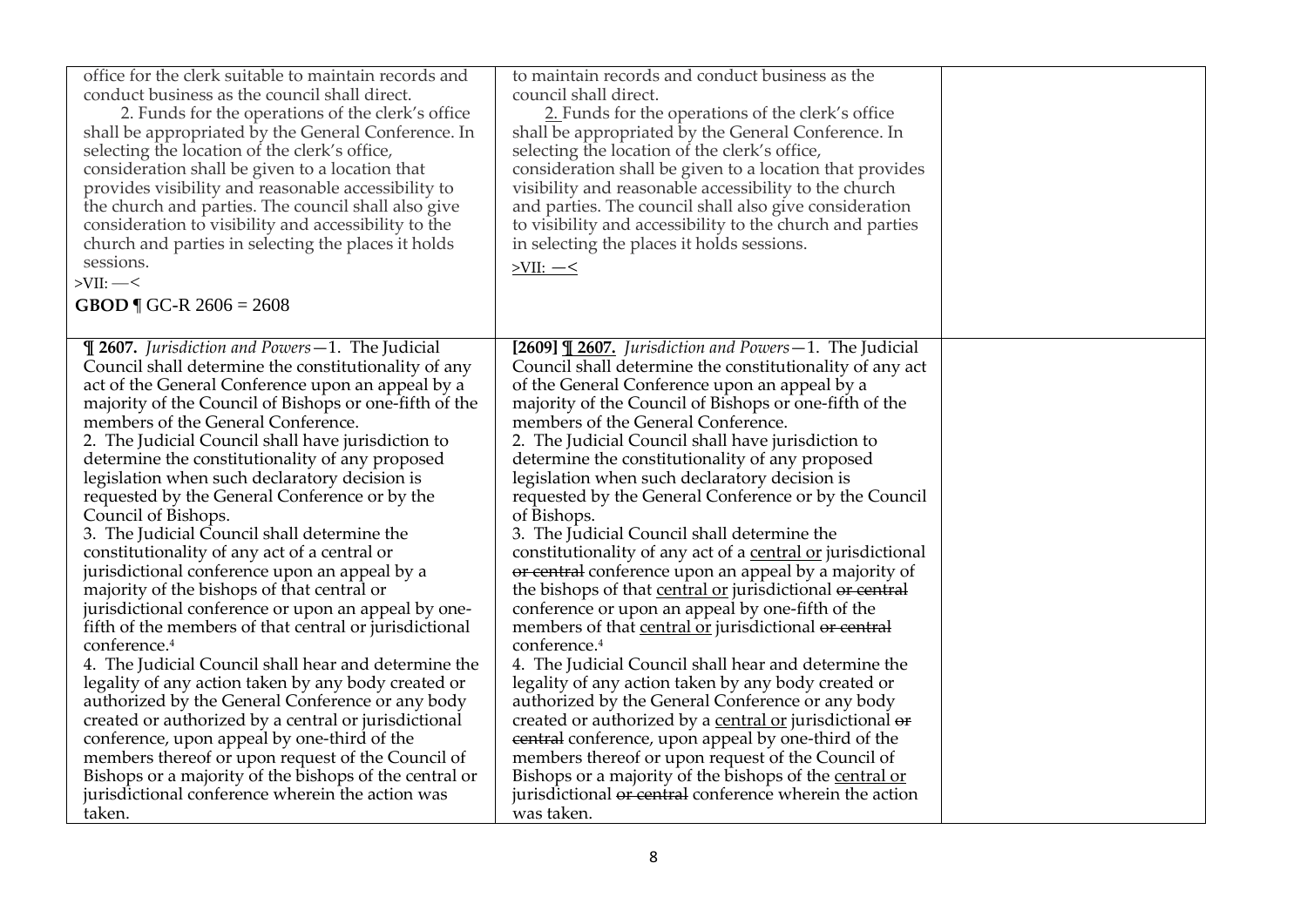5. The Judicial Council shall hear and determine the legality of any action taken by any body created or authorized by a General Conference or any body created or authorized by the central or jurisdictional conference on a matter affecting an annual or a provisional annual conference, upon appeal by twothirds of the members of the annual or provisional annual conference present and voting. 6. The Judicial Council shall pass upon and affirm, modify, or reverse the decisions of law made by bishops in central, jurisdictional, annual, or district conferences upon questions of law sub-mitted to them in writing in the regular business of a session; and in order to facilitate such review, each bishop shall report annually in writing to the Judicial Council on forms provided by the council all the bishop's decisions of law. No such episcopal decision shall be authoritative, except in the case pending, until it has been passed upon by the Judicial Council, but thereafter it shall become the law of the Church to the extent that it is affirmed by the council. Normally, the bishop shall rule before the close of the annual conference session during which the question was sub-mitted, but in no case later than thirty days after the close of the session. The annual conference secretary shall enter in the annual conference journal an exact statement of the question submitted and the ruling of the bishop.<sup>5</sup> 7. The Judicial Council shall hear and determine any appeal from a bishop's decision on a question of law made in a central, jurisdictional, annual, or district conference when said appeal has been made by one-fifth of that conference present and voting. 8. The Judicial Council shall have power to review an opinion or decision of a committee on appeals of a central or jurisdictional conference if it should appear that such opinion or decision is at variance with the *Discipline*, a prior decision of the Judicial Council, or an opinion or decision of a committee on appeals of another central or jurisdictional conference on a question of Church law. In the event 5. The Judicial Council shall hear and determine the legality of any action taken by any body created or authorized by a General Conference or any body created or authorized by the central or jurisdictional or central conference on a matter affecting an annual or a provisional annual conference, upon appeal by twothirds of the members of the annual or provisional annual conference present and voting. 6. The Judicial Council shall pass upon and affirm, modify, or reverse the decisions of law made by bishops in central, jurisdictional, annual, or district, annual, or jurisdictional conferences upon questions of law sub-mitted to them in writing in the regular business of a session; and in order to facilitate such review, each bishop shall report annually in writing to the Judicial Council on forms provided by the council all the bishop's decisions of law. No such episcopal decision shall be authoritative, except in the case pending, until it has been passed upon by the Judicial Council, but thereafter it shall become the law of the Church to the extent that it is affirmed by the council. Normally, the bishop shall rule before the close of the annual conference session during which the question was sub-mitted, but in no case later than thirty days after the close of the session. The annual conference secretary shall enter in the annual conference journal an exact statement of the question submitted and the ruling of the bishop.<sup>5</sup> 7. The Judicial Council shall hear and determine any

appeal from a bishop's decision on a question of law made in a central, jurisdictional, annual, or district, annual, or jurisdictional conference when said appeal has been made by one-fifth of that conference present and voting.

8. The Judicial Council shall have power to review an opinion or decision of a committee on appeals of a central or jurisdictional or central conference if it should appear that such opinion or decision is at variance with the Book of *Discipline*, a prior decision of the Judicial Council, or an opinion or decision of a committee on appeals of another central or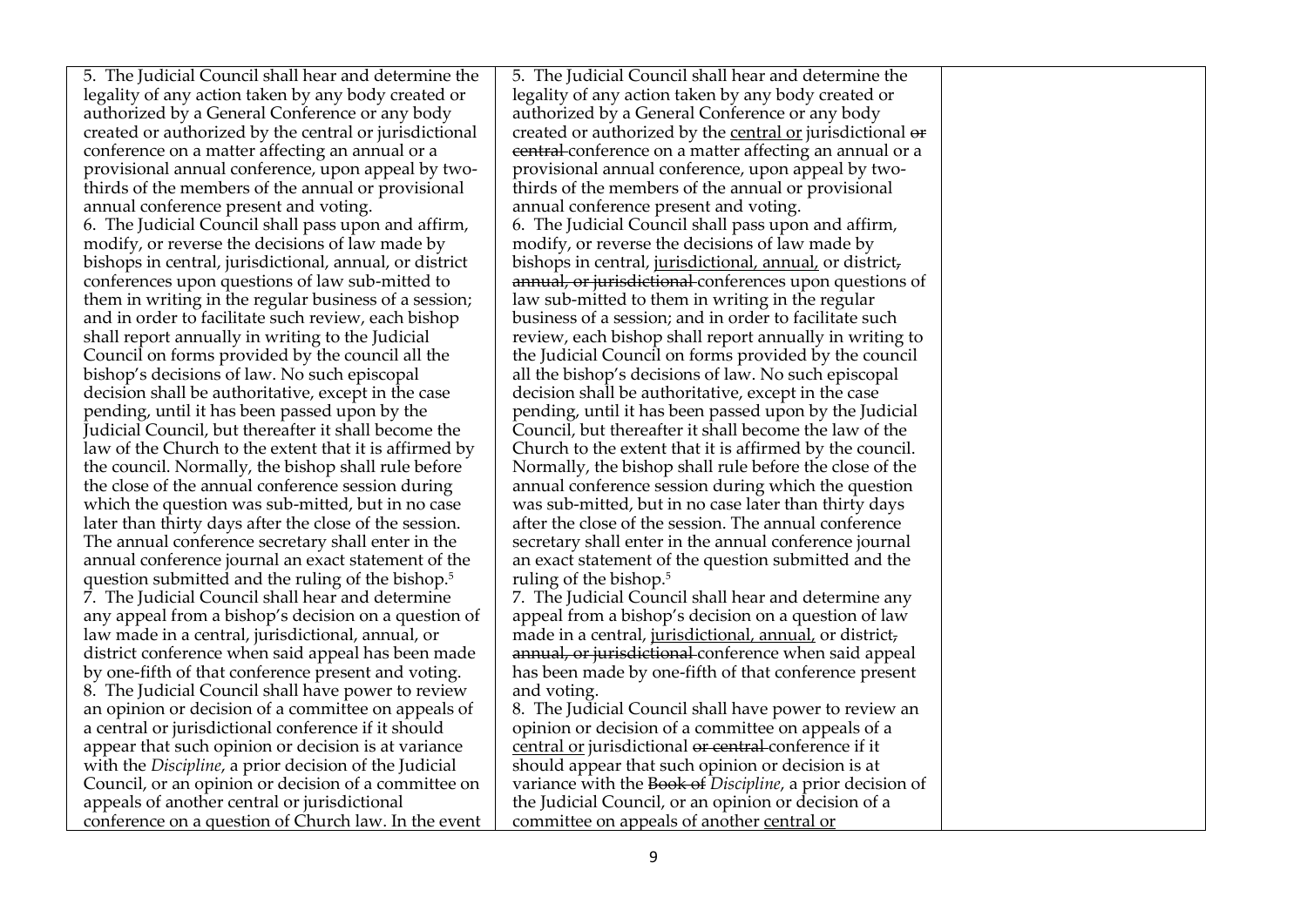| the committee on appeals' decision appears to be at   | jurisdictional or central conference on a question of     |  |
|-------------------------------------------------------|-----------------------------------------------------------|--|
| variance with the decision of another committee on    | Church law. In the event the committee on appeals'        |  |
| appeals, then the following procedure should be       | decision appears to be at variance with the decision of   |  |
| followed:                                             | another committee on appeals, then the following          |  |
| a) Any party to the opinion or decision may appeal    | procedure should be followed:                             |  |
| the case to the Judicial Council on the ground of     | a) Any party to the opinion or decision may appeal        |  |
| such conflict of decisions; or                        | the case to the Judicial Council on the ground of such    |  |
| b) The committee on appeals rendering the last of     | conflict of decisions; or                                 |  |
| such opinions or decisions may certify the case to,   | b) The committee on appeals rendering the last of         |  |
| and file it with, the Judicial Council on the ground  | such opinions or decisions may certify the case to, and   |  |
| of such conflict of decisions; or                     | file it with, the Judicial Council on the ground of such  |  |
| $c$ ) The attention of the president of the Judicial  | conflict of decisions; or                                 |  |
| Council being directed to such conflict or alleged    | $c)$ The attention of the president of the Judicial       |  |
| conflict of decisions, the president may issue an     | Council being directed to such conflict or alleged        |  |
| order directing the secretaries of the committees on  | conflict of decisions, the president may issue an order   |  |
| appeals involved to certify a copy of a sufficient    | directing the secretaries of the committees on appeals    |  |
| portion of the record to disclose the nature of the   | involved to certify a copy of a sufficient portion of the |  |
| case and the entire opinion and decision of the       | record to disclose the nature of the case and the entire  |  |
| committee on appeals in each case to the Judicial     | opinion and decision of the committee on appeals in       |  |
| Council for its consideration at its next meeting.    | each case to the Judicial Council for its consideration   |  |
| The Judicial Council shall hear and determine the     | at its next meeting.                                      |  |
| question of Church law involved but shall not pass    | The Judicial Council shall hear and determine the         |  |
| upon the facts in either case further than is         | question of Church law involved but shall not pass        |  |
| necessary to decide the question of Church law        | upon the facts in either case further than is necessary   |  |
| involved. After deciding the question of Church       | to decide the question of Church law involved. After      |  |
| law, the Judicial Council shall cause its decision to | deciding the question of Church law, the Judicial         |  |
| be certified to each of the committees on appeals     | Council shall cause its decision to be certified to each  |  |
| involved, and such committees on appeals shall take   | of the committees on appeals involved, and such           |  |
| such action, if any, as may be necessary under the    | committees on appeals shall take such action, if any, as  |  |
| law as determined by the Judicial Council.            | may be necessary under the law as determined by the       |  |
| d) All opinions and decisions of central or           | Judicial Council.                                         |  |
| jurisdictional and central conference committees on   | d) All opinions and decisions of central or               |  |
| appeal shall be sent to the secretary of the Judicial | jurisdictional and central conference committees on       |  |
| Council within thirty days after a decision. These    | appeal shall be sent to the secretary of the Judicial     |  |
| decisions shall be made available to those who are    | Council within thirty days after a decision. These        |  |
| involved in trials and appeals when needed and for    | decisions shall be made available to those who are        |  |
| those preparing for trial or appeal, but not          | involved in trials and appeals when needed and for        |  |
| otherwise.                                            | those preparing for trial or appeal, but not otherwise.   |  |
| 9. The Judicial Council shall have jurisdiction to    | 9. The Judicial Council shall have jurisdiction to hear   |  |
| hear and determine all appeals from decisions of the  | and determine all appeals from decisions of the           |  |
| jurisdictional appeals committee. <sup>6</sup>        | jurisdictional appeals committee. <sup>6</sup>            |  |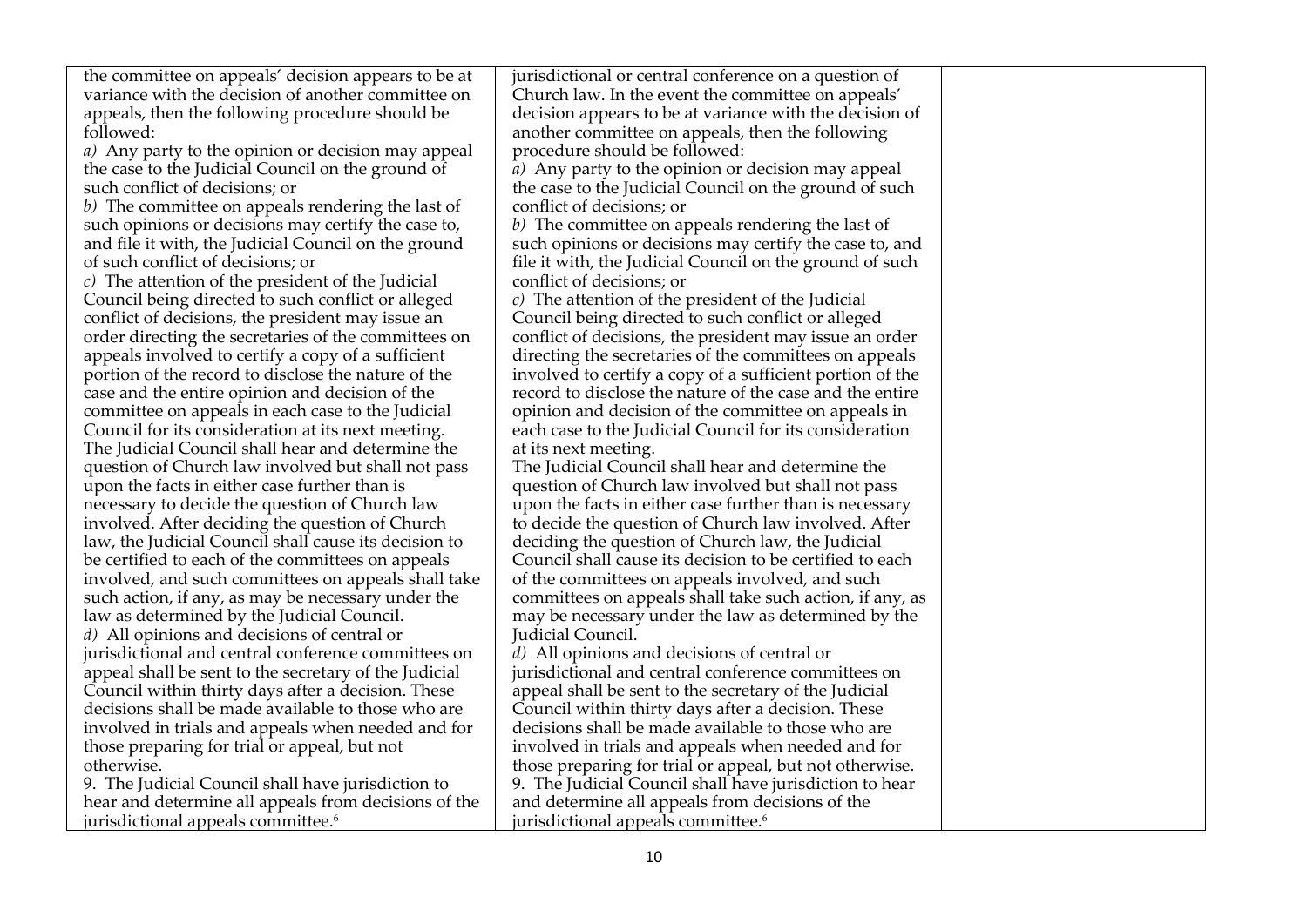| 10. The Judicial Council shall have other duties and<br>powers as may be conferred upon it by the General<br>Conference.<br>11. All decisions of the Judicial Council shall be<br>final.<br>12. The Judicial Council shall not have the authority<br>to grant or award compensation to cover or<br>reimburse attorney fees to a party to an appeal in a<br>matter of Church law. <sup>7</sup><br>$>VII: -<$<br>GBOD ¶ 2607=2609<br>4. See Judicial Council Decision 338.<br>5. See Judicial Council Decisions 153, 747, 762, 763,<br>799, 1004, 1078, 1120, 1130,<br>1161, 1166, 1167, 1188.<br>6. See Judicial Council decision 1276.<br>7. See Judicial Council Decision 1230.                                                                  | 10. The Judicial Council shall have other duties and<br>powers as may be conferred upon it by the General<br>Conference.<br>11. All decisions of the Judicial Council shall be final.<br>However, when the Judicial Council shall declare any<br>act of the General Conference then in session<br>unconstitutional, that decision shall be reported to that<br>General Conference immediately. This legislation shall<br>take effect immediately upon passage by the General<br>Conference. [see GBOD GC-R ¶2610.3]<br>12. The Judicial Council shall not have the authority to<br>grant or award compensation to cover or reimburse<br>attorney fees to a party to an appeal in a matter of<br>Church law. <sup>7</sup><br>$>$ VII: $-$<br>4. See Judicial Council Decision 338.<br>5. See Judicial Council Decisions 153, 747, 762, 763,<br>799, 1004, 1078, 1120, 1130,<br>1161, 1166, 1167, 1188.<br>6. See Judicial Council decision 1276.<br>7. See Judicial Council Decision 1230. |                                                                                                                                                                                         |
|---------------------------------------------------------------------------------------------------------------------------------------------------------------------------------------------------------------------------------------------------------------------------------------------------------------------------------------------------------------------------------------------------------------------------------------------------------------------------------------------------------------------------------------------------------------------------------------------------------------------------------------------------------------------------------------------------------------------------------------------------|-------------------------------------------------------------------------------------------------------------------------------------------------------------------------------------------------------------------------------------------------------------------------------------------------------------------------------------------------------------------------------------------------------------------------------------------------------------------------------------------------------------------------------------------------------------------------------------------------------------------------------------------------------------------------------------------------------------------------------------------------------------------------------------------------------------------------------------------------------------------------------------------------------------------------------------------------------------------------------------------|-----------------------------------------------------------------------------------------------------------------------------------------------------------------------------------------|
| <b><math>\P</math></b> 2608. Declaratory Decisions -1. The Judicial<br>Council, on petition as hereinafter provided, shall<br>have jurisdiction to make a ruling in the nature of a<br>declaratory decision as to the constitu-tionality,<br>meaning, application, or effect of the <i>Discipline</i> or any<br>portion thereof or of any act or legislation of a<br>General Conference; and the decision of the Judicial<br>Council thereon shall be as binding and effectual as a<br>decision made by it on appeal.<br>2. The following bodies in The United Methodist<br>Church are hereby authorized to make such petitions<br>to the Judicial Council for declaratory decisions:<br>a) the General Conference;<br>b) the Council of Bishops; | [2610] $\mathbb{q}$ 2608. Declaratory Decisions-1. The<br>Judicial Council, on petition as hereinafter provided,<br>shall have jurisdiction to make a ruling in the nature of<br>a declaratory decision as to the constitu-tionality,<br>meaning, application, or effect of the Discipline or any<br>portion thereof or of any act or legislation of a General<br>Conference; and the decision of the Judicial Council<br>thereon shall be as binding and effectual as a decision<br>made by it on appeal.<br>2. The following bodies in The United Methodist<br>Church are hereby authorized to make such petitions to<br>the Judicial Council for declaratory decisions:<br>(a) the General Conference;<br>(b) the Council of Bishops;                                                                                                                                                                                                                                                  | BOD2610.2: central and<br>jurisdictional conferences are<br>combined into the same sub-point.<br>Ordering of sub-points follows the<br>same structure as everywhere in<br>the new GBOD. |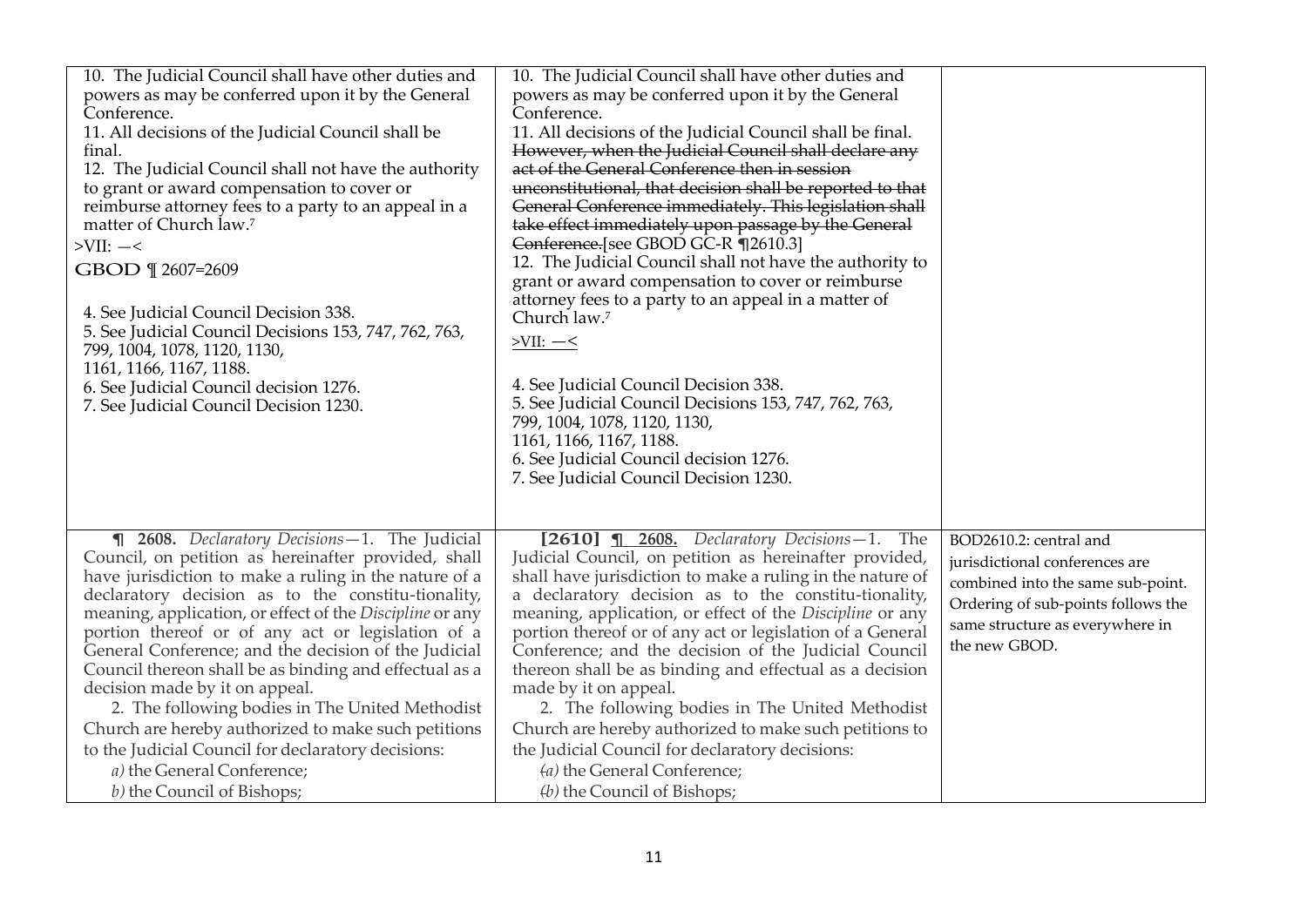*c)* any body created or authorized by the General Conference on matters relating to or affecting the work of such body;

*d)* a majority of the bishops assigned to any central or jurisdictional conference on matters relating to or affecting said body or the work therein;

*e)* any central or jurisdictional conference on matters relating to or affecting said body or the work therein;

*f*) any body created or authorized by the central or jurisdictional conference on matters relating to or affecting the work of such body; and

*g)* any annual conference on matters relating to annual conferences or the work therein.

3. When a declaratory decision is sought, all persons or bodies who have or claim any interest that would be affected by the dec-laration shall be parties to the proceeding, and the petition shall name such parties. Any interested party may, on the party's own motion, intervene and answer, plead, or interplead. On the process for the secretary to follow regarding parties to the declaratory decision, further provisions according to General Conference Regulations (GC-R ¶ 2608) shall be followed.

>VII: *—<*

GBOD ¶ 2608=2610

*(c)* any body created or authorized by the General Conference on matters relating to or affecting the work of such body;

*(d)* a majority of the bishops assigned to any central or jurisdictional conference on matters relating to or affecting said body jurisdictions or the work therein;

*(e)* a majority of the bishops assigned to any central conference on matters relating to or affecting the central conferences or the work therein; (f) any central or jurisdictional conference on matters relating to or affecting said body jurisdictions or jurisdictional conferences or the work therein;

*(fg)* any body created or authorized by the central or jurisdictional conference on matters relating to or affecting the work of such body; *(h)* any central conference on matters relating to or affecting central conference or the work therein; *(i)* any body authorized or created by a central conference on matters relating to or affecting the work of such body; and

*(gj)* any annual conference on matters relating to annual conferences or the work therein.

3. When a declaratory decision is sought, all persons or bodies who have or claim any interest that would be affected by the dec-laration shall be parties to the proceeding, and the petition shall name such parties. In like manner, aAny interested party may, on the party's own motion, intervene and answer, plead, or interplead. On the process for the secretary to follow regarding parties to the declaratory decision, further provisions according to General Conference Regulations (GC-R ¶ 2608) shall be followed. >VII: *—<*

| <b>GC-R ¶ 2608</b> Additional Procedures - After receiving | [2610] $GC-R$   2608 Additional Procedures - After     |  |
|------------------------------------------------------------|--------------------------------------------------------|--|
| such request the secretary of the Judicial Council         | receiving such request the secretary of the Judicial   |  |
| shall publish on the official United Methodist             | Council shall publish on the official United Methodist |  |
| Internet pages a brief statement of the question           | Internet pages a brief statement of the question       |  |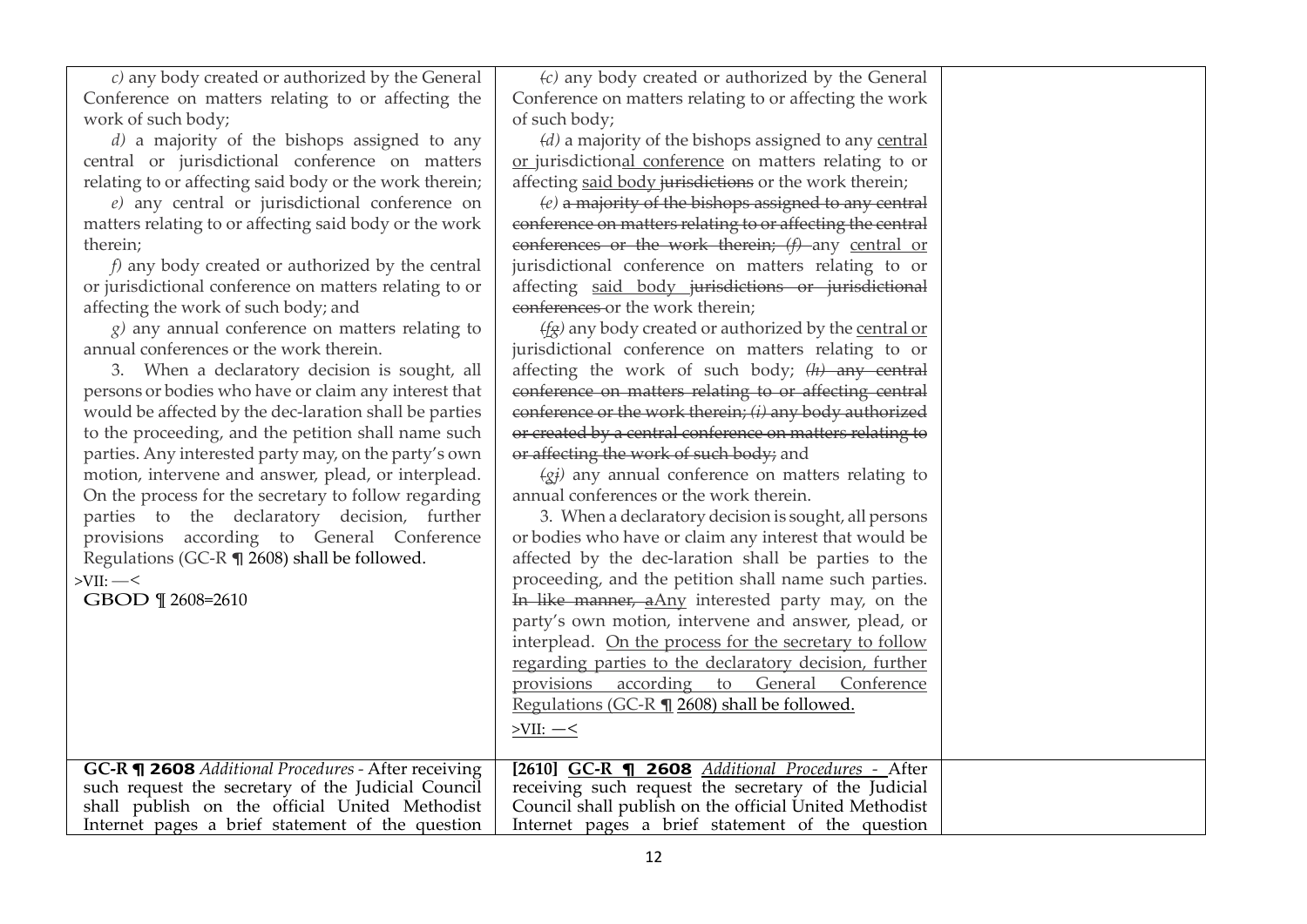| involved. If the president of the council determines<br>that other parties not named by the petition would<br>be affected by such a decision, such additional<br>parties shall also be added, and the petitioner or<br>petitioners, upon direction of the secretary of the<br>Judicial Council, shall then be required to serve all<br>parties so joined with a copy of the petition within<br>fifteen days after such direction by the secretary of<br>the Judicial Council.<br>$>$ VII: $-$ <<br>GBOD GC-R ¶ 2608=2610.3 | involved. If the president of the council determines that<br>other parties not named by the petition would be<br>affected by such a decision, such additional parties<br>shall also be added, and the petitioner or petitioners,<br>upon direction of the secretary of the Judicial Council,<br>shall then be required to serve all parties so joined with<br>a copy of the petition within fifteen days after such<br>direction by the secretary of the Judicial Council.<br>$>$ VII: $-$                                      |                                                                                                                                                                          |
|----------------------------------------------------------------------------------------------------------------------------------------------------------------------------------------------------------------------------------------------------------------------------------------------------------------------------------------------------------------------------------------------------------------------------------------------------------------------------------------------------------------------------|---------------------------------------------------------------------------------------------------------------------------------------------------------------------------------------------------------------------------------------------------------------------------------------------------------------------------------------------------------------------------------------------------------------------------------------------------------------------------------------------------------------------------------|--------------------------------------------------------------------------------------------------------------------------------------------------------------------------|
| <b>1</b> 2609. Precedential Value-The decisions of the<br>Judicial Council of The Methodist Church heretofore<br>issued shall have the same authority in The United<br>Methodist Church as they had in The Methodist<br>Church, persuasive as precedents, except where their<br>basis has been changed by the terms of the Plan of<br>Union or other revisions of Church law.<br>$>$ VII: $-$ <<br>GBOD 12609=2611                                                                                                         | [2611] <b>[2609</b> , Precedential Value–The decisions<br>of the Judicial Council of The Methodist Church<br>heretofore issued shall have the same authority in The<br>United Methodist Church as they had in The Methodist<br>Church, persuasive as precedents, except where their<br>basis has been changed by the terms of the Plan of<br>Union or other revisions of Church law.<br>$>VII: -<$                                                                                                                              |                                                                                                                                                                          |
| ¶ 2610. Notification and Publication - The decisions of<br>the Judicial Council on questions of Church law, with<br>a summary of the facts of the opinion, shall be filed<br>with the secretary of the General Conference and with<br>the bishop, chancellor, and secretary of each annual<br>conference. _On publication of decisions, further<br>provisions according to General Conference<br>Regulations (GC-R $\P$ 2610) shall be followed.<br>$>$ VII: $-$ <<br>GBOD 12610=2612                                      | [2612] <b>[2610.</b> Notification and Publication-The<br>decisions of the Judicial Council on questions of Church<br>law, with a summary of the facts of the opinion, shall be<br>filed with the secretary of the General Conference and<br>with the bishop, chancellor, and secretary of each<br>annual conference. Publication of decisions shall be as<br><b>follows:</b> On publication of decisions, further provisions<br>according to General Conference Regulations (GC-R ¶<br>2610) shall be followed.<br>$>$ VII: $-$ |                                                                                                                                                                          |
| <b>GC-R</b> 12610 Further Provisions on Publication<br>- 1. The decisions of the Judicial Council shall be<br>posted on the official United Methodist Internet<br>pages as soon as practicable, no later than ninety days<br>following each meeting.<br>2. When the Judicial Council shall have<br>declared unconstitutional any provision of the<br>Discipline, the secretary of the Judicial Council shall                                                                                                               | [2612] GC-R ¶2610 Further Provisions on<br><i>Publication - 1.</i> The decisions of the Judicial Council<br>shall be posted on the official United Methodist Internet<br>pages as soon as practicable, no later than ninety days<br>following each meeting.<br>2. When the Judicial Council shall have declared<br>unconstitutional any provision of the Discipline, the<br>secretary of the Judi-cial Council shall notify the                                                                                                 | 12610.3 is included, but without<br>the last sentence in BOD2609.11. In<br>principle, 12610.3 would not be<br>needed, as it is already part of the<br>constitution \[57. |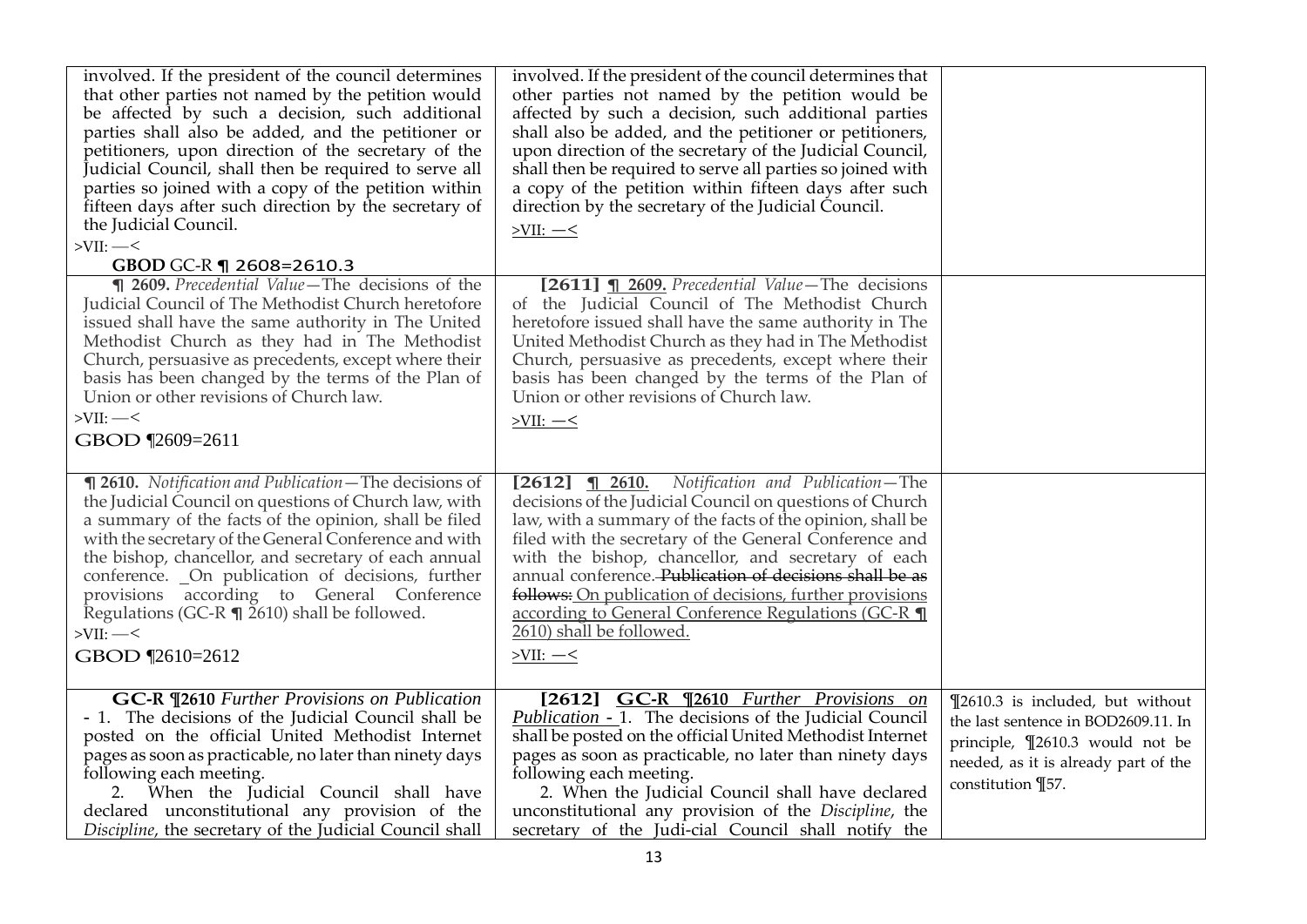| notify the chairperson of the Committee on<br>Correlation and Editorial Revision and the Editor of<br>the <i>Discipline</i> which phrase or sentence was found<br>to violate the Constitution so that it will not appear<br>in the next edition. All such deletions also shall<br>appear in the Advance Daily Christian Advocate or<br>successor publication of the next General Conference<br>for information purposes.<br>3. When the Judicial Council shall declare any act<br>of the General Conference then in session<br>unconstitutional, that decision shall be reported to<br>that General Conference immediately.<br>$>$ VII: $-$ <<br>GBOD GC-R $\P$ 2610.1-2 = 2612.1-2; 2610.3=2609.11                                                                                                                                                                                                                                                                                                                                                                                                                                                 | chairperson of the Committee on Correlation and<br>Editorial Revision and the Editor of the Discipline which<br>phrase or sentence was found to violate the<br>Constitution so that it will not appear in the next<br>edition. All such deletions also shall appear in the<br>Advance Daily Christian Advocate or successor<br>publication of the next General Conference for<br>information purposes.<br>[2609.11] 3. However, wWhen the Judicial Council<br>shall declare any act of the General Conference then in<br>session unconstitutional, that decision shall be<br>reported to that General Conference immediately. This<br>legislation shall take effect immediately upon passage<br>by the General Conference.<br>$>VII: -<$                                                                                                                                                                                                                                                                                                                                                                                                                                                     |  |
|-----------------------------------------------------------------------------------------------------------------------------------------------------------------------------------------------------------------------------------------------------------------------------------------------------------------------------------------------------------------------------------------------------------------------------------------------------------------------------------------------------------------------------------------------------------------------------------------------------------------------------------------------------------------------------------------------------------------------------------------------------------------------------------------------------------------------------------------------------------------------------------------------------------------------------------------------------------------------------------------------------------------------------------------------------------------------------------------------------------------------------------------------------|----------------------------------------------------------------------------------------------------------------------------------------------------------------------------------------------------------------------------------------------------------------------------------------------------------------------------------------------------------------------------------------------------------------------------------------------------------------------------------------------------------------------------------------------------------------------------------------------------------------------------------------------------------------------------------------------------------------------------------------------------------------------------------------------------------------------------------------------------------------------------------------------------------------------------------------------------------------------------------------------------------------------------------------------------------------------------------------------------------------------------------------------------------------------------------------------|--|
| <b>Section II. Fair Process in Judicial Proceedings</b>                                                                                                                                                                                                                                                                                                                                                                                                                                                                                                                                                                                                                                                                                                                                                                                                                                                                                                                                                                                                                                                                                             | <b>Section II. Fair Process in Judicial Proceedings</b>                                                                                                                                                                                                                                                                                                                                                                                                                                                                                                                                                                                                                                                                                                                                                                                                                                                                                                                                                                                                                                                                                                                                      |  |
| <b>1 2701.</b> Generalities on Fair Process—1. Preamble<br>and Purpose—The judicial proceedings and the rights<br>set forth in this paragraph commence upon referral of<br>a matter as a judicial complaint from the counsel for<br>the Church to the committee on investigation. The<br>judicial process terminates at the end of any appeal<br>or right of appeal. The judicial process shall have as<br>its purpose a just resolution of judicial complaints, in<br>the hope that God's work of justice, reconciliation<br>and healing may be realized in the body of Jesus<br>Christ. The following procedures are presented for<br>the protection of the rights of individuals guaranteed<br>under Section III, Article IV, of our Constitution and<br>for the protection of the Church. The presumption of<br>innocence shall be maintained until the conclusion of<br>the trial process. Special attention should be given to<br>ensuring racial, ethnic, age, and gender diversity of<br>boards, committees, and courts and the timely<br>disposition of all matters.<br>2. Rights of the Complainant (the person filing<br>the complaint): | <b>Investigations, Trials, and Appeals</b><br><b>FAIR PROCESS IN JUDICIAL PROCEEDINGS</b><br>$[2701] \n\textcircled{1}$ 2701. Generalities on Fair Process—1.<br>Preamble and Purpose—The judicial proceedings and<br>the rights set forth in this paragraph commence upon<br>referral of a matter as a judicial complaint from the<br>counsel for the Church to the committee on<br>investigation. The judicial process terminates at the end<br>of any appeal or right of appeal. The judicial process<br>shall have as its purpose a just resolution of judicial<br>complaints, in the hope that God's work of justice,<br>reconciliation and healing may be realized in the body<br>of Jesus Christ. The following procedures are presented<br>for the protection of the rights of individuals<br>guaranteed under Section III, Article IV, of our<br>Constitution and for the protection of the Church. The<br>presumption of innocence shall be maintained until the<br>conclusion of the trial process. Special attention should<br>be given to ensuring racial, ethnic, age, and gender<br>diversity of boards, committees, and courts and the<br>timely disposition of all matters. |  |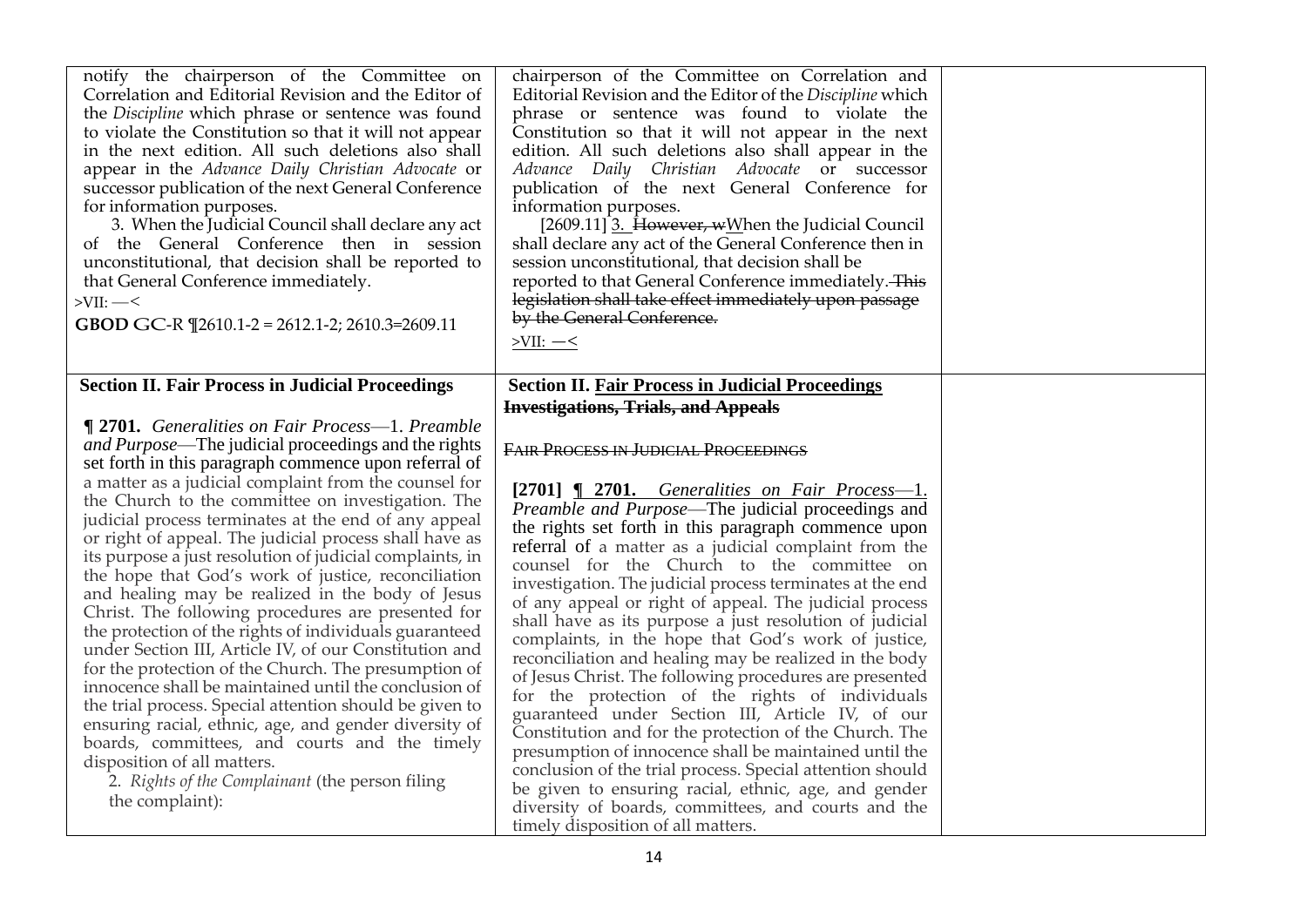*a) Right of Impartiality*— In any judicial proceeding, the complainant shall have a right to investigation and judgement by impartial and independent parties.

*b) Right to Be Heard*—In any judicial proceeding, the com-plainant shall have a right to be heard before any final action is taken.

*c) Right to Notice of Hearings*—Notice of any hearing shall advise the complainant about proposed procedures, with suffi-cient detail to allow the complainant to prepare. Notice shall be given not less than twenty (20) days prior to the hearing. The complainant shall have the right to be present at any judicial process hearing.

*d) Right to Be Accompanied*—The complainant shall have the right to be accompanied by another person to any interview or hearing to which they are subject. The person accompanying the complainant may be an attorney, but shall not have the right to voice. In no instance and under no circumstances shall the com-plainant be entitled to receive an award of compensation for or reimbursement of any expenses or fees associated with the com-plainant's use of an attorney.

*e) Right to Be Informed of Resolution*—The complainant shall have the right to be informed of the disposition of the complaint of the judicial proceeding as part of a holistic process of healing. Church officials are encouraged, as may be permissible, to include rationale.

3. *Rights of the Respondent* (the person to whom the procedure is being applied):

*a) Right of Impartiality*— In any judicial proceeding, the respondent shall have a right to investigation and judgement by impartial and independent parties.

*a) Right to Be Heard*—In any judicial proceeding, the respondent shall have a right to be heard before any final action is taken.

*c) Right to Notice of Hearings*—Notice of any judicial pro-cess hearing shall advise the respondent

2.1. *Rights of the Complainant* (the person filing the complaint):

*a) Right of Impartiality*— In any judicial proceeding, the complainant shall have a right to investigation and judgement by impartial and independent parties.

*ba) Right to Be Heard*—In any judicial proceeding, the complainant shall have a right to be heard before any final action is taken.

*cb) Right to Notice of Hearings*—Notice of any hearing shall advise the complainant about proposed procedures, with suffi-cient detail to allow the complainant to prepare. Notice shall be given not less than twenty (20) days prior to the hearing. The complainant shall have the right to be present at FAIany judicial process hearing.

*dc) Right to Be Accompanied*—The complainant shall have the right to be accompanied by another person to any interview or hearing to which they are subject. The person accompanying the complainant may be an attorney, but shall not have the right to voice. In no instance and under no circumstances shall the com-plainant be entitled to receive an award of compensation for or reimbursement of any expenses or fees associated with the com-plainant's use of an attorney.

*ed) Right to Be Informed of Resolution*—The complainant shall have the right to be informed of the disposition of the complaint of the judicial proceeding as part of a holistic process of healing. Church officials are encouraged, as may be permissible, to include rationale.

3.2. *Rights of the Respondent* (the person to whom the procedure is being applied):

*a) Right of Impartiality*— In any judicial proceeding, the respondent shall have a right to investigation and judgement by impartial and independent parties.

*ba) Right to Be Heard*—In any judicial proceeding, the respondent (the person to whom the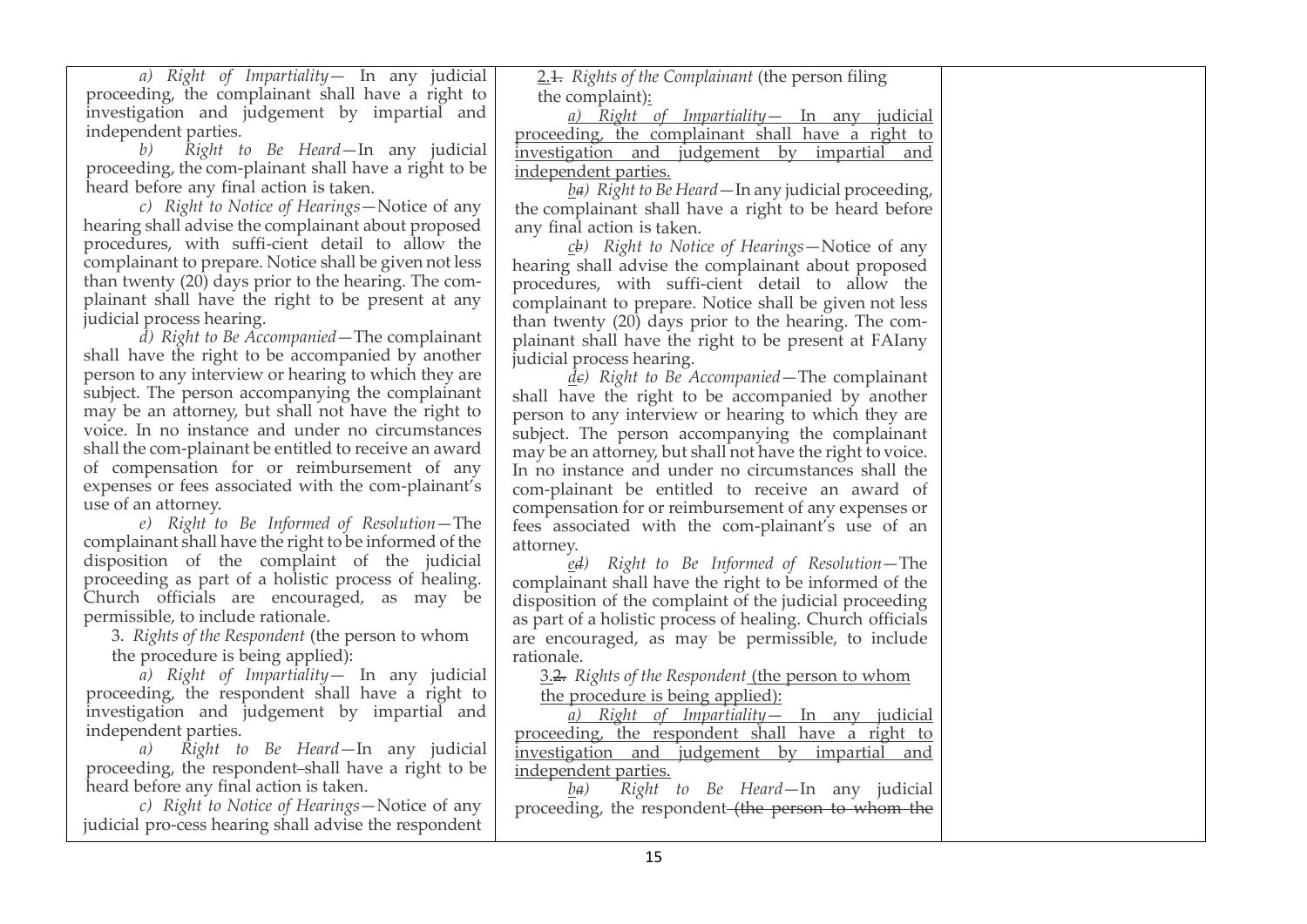of the reason for the proposed procedures, with sufficient detail to allow the respondent to prepare a response. Notice shall be given not less than twenty (20) days prior to the hearing. The respondent shall have the right to be present at any judicial process hearing.

*d) Right to Be Accompanied*—The respondent shall have a right to be accompanied by a clergyperson in full connection. The clergyperson accompanying the respon-dent shall have the right of advocacy. The respondent shall be entitled to choose one assistant counsel without voice who may be an attorney. In no instance and under no circumstances shall the respondent be entitled to receive an award of compensation for or reimbursement of any expenses or fees associated with the respondent's use of an attorney.

*e) Right Against Double Jeopardy*—No bill of charges shall be certified by any committee on investigation after an earlier bill of charges has been certified by a committee on investigation based on the same alleged occurrences.

*f) Right of Access to Records*—The respondent and the Church shall have access to all records relied upon in the deter-mination of the outcome of the committee on investigation, trial court, or appeal committee or body. 8

4. *Rights of the Church:*

*a*) Right to Be Heard — In any judicial proceeding, the Church shall have the right to be heard before any final action is taken.

*b)* For other rights and responsibilities of the Church and counsel for the Church see ¶ 2706.

5. *Process and Procedure*

*a) Failure to Appear or Respond*—In the event that the respondent fails to appear for any judicial process hearing, refuses mail, refuses to communicate personally with the bishop or dis-trict superintendent, or otherwise fails to respond to requests from official judicial committees, such actions or inactions shall not be used as an excuse to

procedure is being applied) shall have a right to be heard before any final action is taken.

*cb) Right to Notice of Hearings*—Notice of any judicial process hearing shall advise the respondent of the reason forthe pro-posed procedures, with sufficient detail to allow the respondent to prepare a response. Notice shall be given not less than twenty (20) days priorto the hearing. The respondent shall have the right to be present at any judicial process hearing.

*dc) Right to Be Accompanied*—The respondent shall have a right to be accompanied by a clergyperson in full connection pursuant to  $\sqrt{2706.2}$ . The clergyperson accompanying the respondent shall have the right of advocacy. The respondent shall be entitled to choose one assistant counsel without voice who may be an attorney. In no instance and under no circumstances shall the respondent be entitled to receive an award of compensation for or reimbursement of any expenses or fees associated with the respondent's use of an attorney.

*ed) Right Against Double Jeopardy*—No bill of charges shall be certified by any committee on investigation after an earlier bill of charges has been certified by a committee on investigation based on the same alleged occurrences.

*fe) Right of Access to Records*—The respondent and the Church shall have access to all records relied upon in the deter-mination of the outcome of the committee on investigation, trial court, or appeal committee or body. 8

4.3. *Rights of the Church:*

*a) Right to Be Heard* — In any judicial proceeding, the Church shall have the right to be heard before any final action is taken.

*b)* For other rights and responsibilities of the Church and counsel for the Church see ¶ 2706.

5.4. *Process and Procedure*

*a) Failure to Appear or Respond*—In the event that the respondent fails to appear for any judicial process hearing, refuses mail, refuses to communicate personally with the bishop or district superintendent, In 2701.3*d*, the right to be accompanied is important and needs to stay in the non-adaptable Part VI. But the reference to ¶ 2706.2 refers to additional text that moves to Part VII. Therefore the entire reference is deleted.

In 2701.4*b*, the reference to ¶ <sup>2706</sup> is maintained. The new GBOD numbering is the same and the reference will then point either to central conference provisions or to procedures in Part VII of the *Discipline.*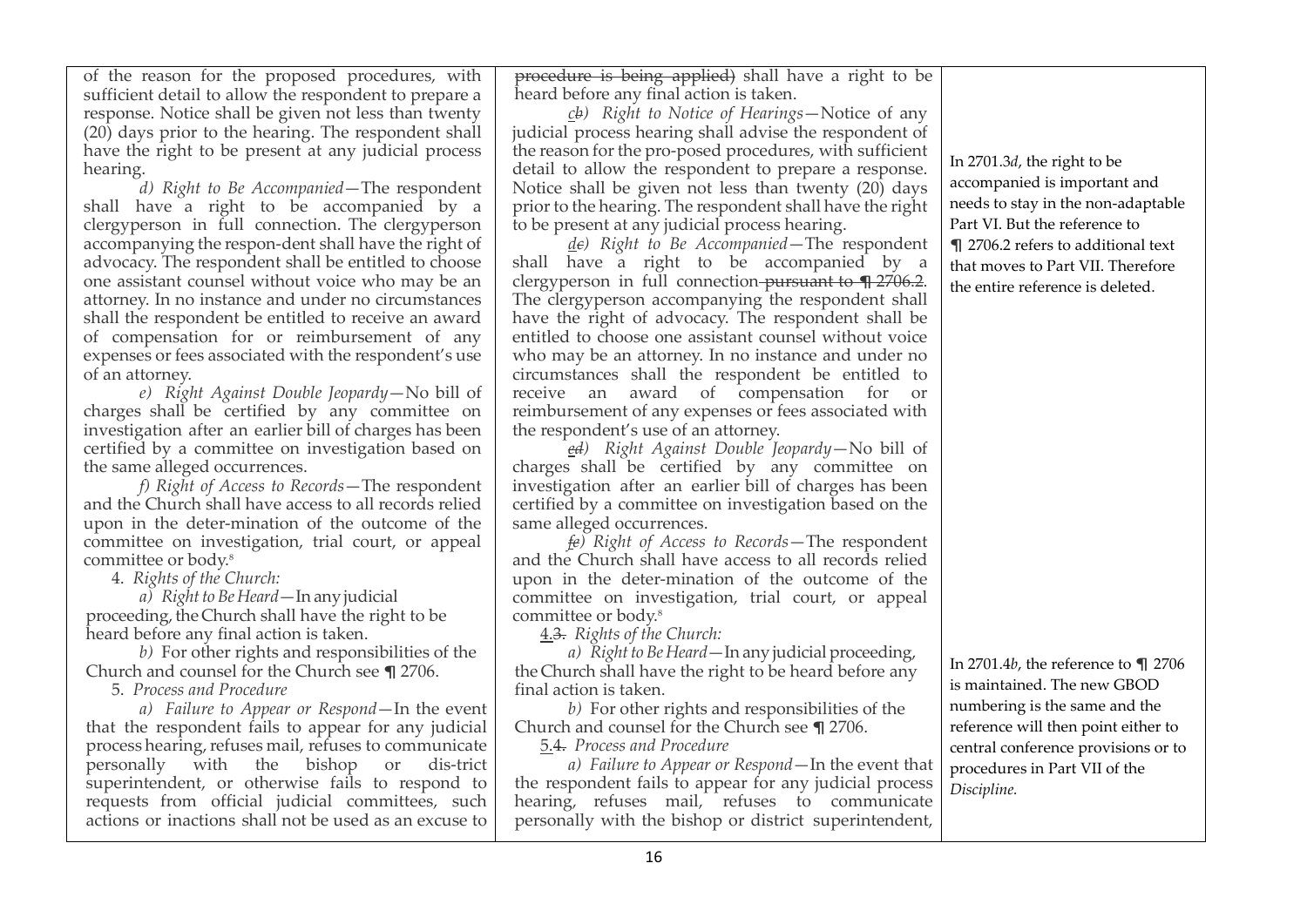avoid or delay any Church processes, and such processes may continue without the participation of such individual.

*b) Evidence*— Only evidence that is material to the complaint and deemed reliable shall be considered.

*c) Communications*—In any judicial proceeding, under no circumstances shall one party or counsel, in the absence of the other party or counsel, discuss substantive matters with members of the pending hearing, trial, or appellate body while the case is pending. Questions of procedure may be raised and discussed ex parte, but only with the presiding officer or secretary of the hearing or appellate body.

*d) Healing*—As a part of the judicial process, the bishop cabinet, in consultation with the presiding officer of the pending hearing, trial, or appellate body then sitting, shall provide for healing if there has been significant disruption to the congregation, the annual conference, or the context of ministry by the judicial matter. This may include a just resolution process for unresolved conflicts, support for victims, and reconciliation for all who are involved. This process may also include the sharing of information by the bishop or a cabinet member about the nature of the complaint without disclosing alleged facts underlying the complaint that might compromise the judicial process.

*e) Immunity of Participants*—In order to preserve the integrity of the Church's judicial process and ensure full participation in it at all times, the resident bishop, the cabinet, the presiding officer of the trial, trial officers, trial court, witnesses, counsels, assistant counsels, advocates, complainant, committee on investigation, and all others who participate in the Church's judicial process shall have immunity from prosecution of com-plaints brought against them related to their role in a particular judicial process, unless they have committed a chargeable offense in conscious and

or otherwise fails to respond to requests from official judicial committees, such actions or inactions shall not be used as an excuse to avoid or delay any Church processes, and such processes may continue without the participation of such individual.

*b) Evidence*— Only evidence that is material to the complaint and deemed reliable shall be considered.

*cb) Communications*—In any judicial proceeding, under no circumstances shall one party or counsel, in the absence of the other party or counsel, discuss substantive matters with members of the pending hearing, trial, or appellate body while the case is pending. Questions of procedure may be raised and discussed ex parte, but only with the presiding officer or secretary of the hearing or appellate body.

*dc) Healing*—As a part of the judicial process, the bishop cabinet, in consultation with the presiding officer of the pending hearing, trial, or appellate body then sitting, shall provide for healing if there has been significant disruption to the congregation, the annual conference, or the context of ministry by the judicial matter. This may include a just resolution process for unresolved conflicts, support for victims, and reconciliation for all who are involved. This process may also include the sharing of information by the bishop or a cabinet member about the nature of the complaint without disclosing alleged facts underlying the complaint that might compromise the judicial process.

*ed) Immunity of Participants*—In order to preserve the integrity of the Church's judicial process and ensure full par-ticipation in it at all times, the resident bishop, the cabinet, the presiding officer of the trial, trial officers, trial court, witnesses, counsels, assistant counsels, advocates, complainant, committee on investigation, and all others who participate in the Church's judicial process shall have immunity from prosecution of com-plaints brought against them related to their role in a particular judicial process, unless they have committed a chargeable offense in conscious and knowing bad faith. The complainant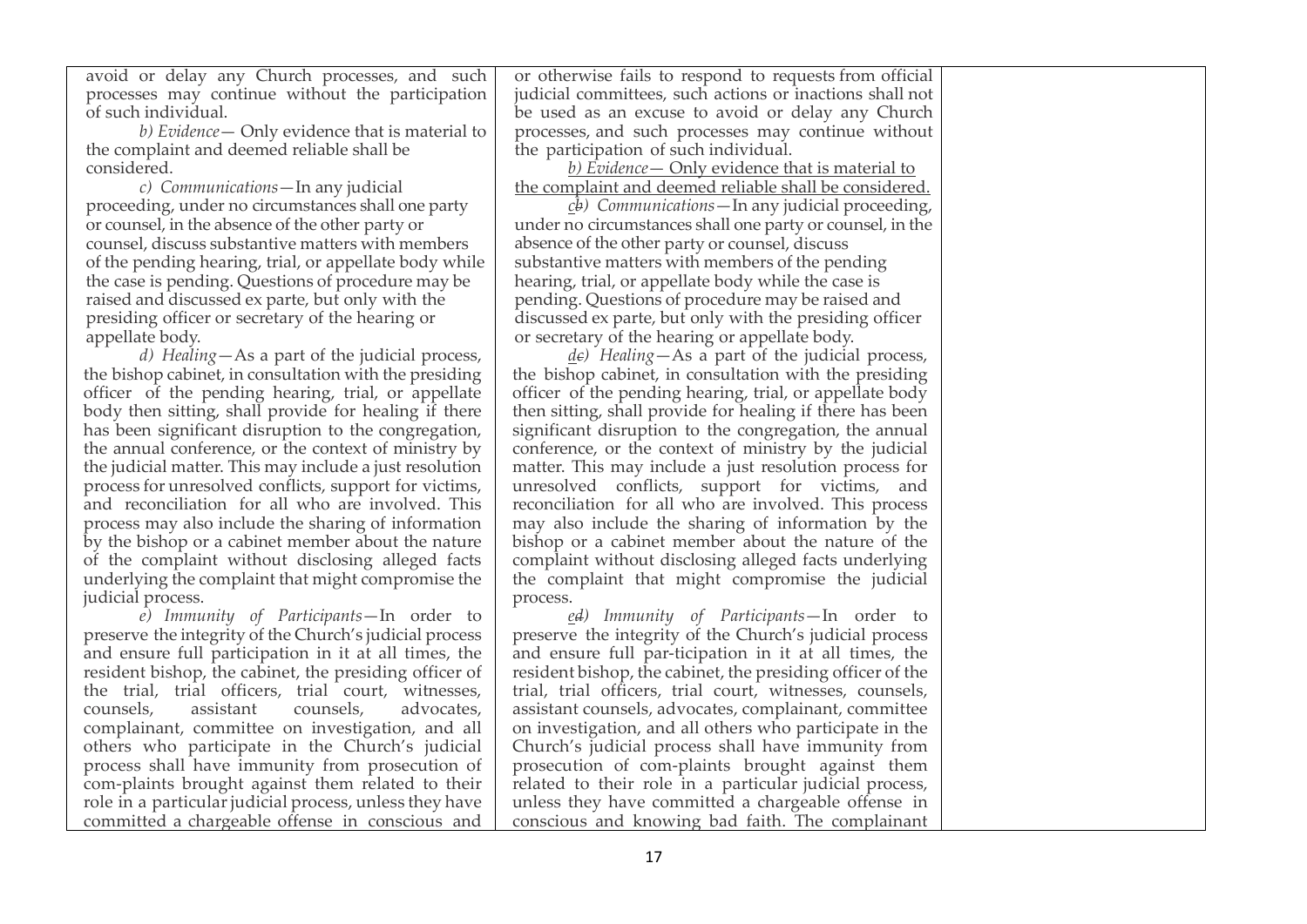knowing bad faith. The complainant in any proceeding against any such person related to their role in a particular judicial process shall have the burden of prov-ing, by clear and convincing evidence, that such person's actions constituted a chargeable offense committed knowingly in bad faith. The immunity set forth in this provision shall extend to civil court proceedings, to the fullest extent permissible by the civil laws.

*f) Records of Judicial Proceedings*— At the conclusion of all judicial proceedings, where allowable by civil law, complete and accurate records shall be maintained by the secretary of the annual conference, or the central or jurisdictional conference in the case of a complaint against a bishop. Records of investigations are to be held in a confidential file and shall not be released except for purposes of trial and then only to counsels for the Church and the respondent and to the presiding officer of the trial court.

6. *A Just Resolution in Judicial Proceedings*—A just resolution is one that focuses on repairing any harm to people and com-munities, achieving real accountability by making things right in so far as possible and bringing healing to all the parties. Special attention should be given to ensuring that cultural, racial, ethnic, age, and gender contexts are valued throughout the process in terms of their understandings of fairness, justice, and restoration. During the just resolution process, the parties may be assisted by a trained, impartial third party facilitator(s) or mediator(s), in reaching an agreement satisfactory to all parties. Processes that seek a just resolution are encouraged at any time, including through the judicial proceedings. After the referral of a matter as a judicial complaint from counsel for the Church to the committee on investigation, if a process seeking a just resolution is used, the appropriate persons, including the counsel for the Church and the counsel for the respondent, should enter into a written agreement outlining such

in any proceeding against any such person related to their role in a particular judicial process shall have the burden of prov-ing, by clear and convincing evidence, that such person's actions constituted a chargeable offense committed knowingly in bad faith. The immunity set forth in this provision shall extend to civil court proceedings, to the fullest extent permissible by the civil laws.

*f) Records of Judicial Proceedings*— At the conclusion of all judicial proceedings, where allowable by civil law, complete and accurate records shall be maintained by the secretary of the annual conference, or the central or jurisdictional conference in the case of a complaint against a bishop. Records of investigations are to be held in a confidential file and shall not be released except for purposes of trial and then only to counsels for the Church and the respondent and to the presiding officer of the trial court.

6.5. *A Just Resolution in Judicial Proceedings*—A just resolution is one that focuses on repairing any harm to people and com-munities, achieving real accountability by making things right in so far as possible and bringing healing to all the parties. Special attention should be given to ensuring that cultural, racial, ethnic, age, and gender contexts are valued throughout the process in terms of their understandings of fairness, justice, and restoration. During the just resolution process, the parties may be assisted by a trained, impartial third party facilitator(s) or mediator(s), in reaching an agreement satisfactory to all parties. Processes that seek a just resolution are encouraged at any time, including through the judicial proceedings. After the referral of a matter as a judicial complaint from counsel for the Church to the committee on investigation, if a process seeking a just resolution is used, the appropriate persons, including the counsel for the Church and the counsel for the respondent, should enter into a written agreement outlining such process, including any agreement on confidenti-ality. If resolution is achieved, a written statement of resolution, including terms and conditions, shall be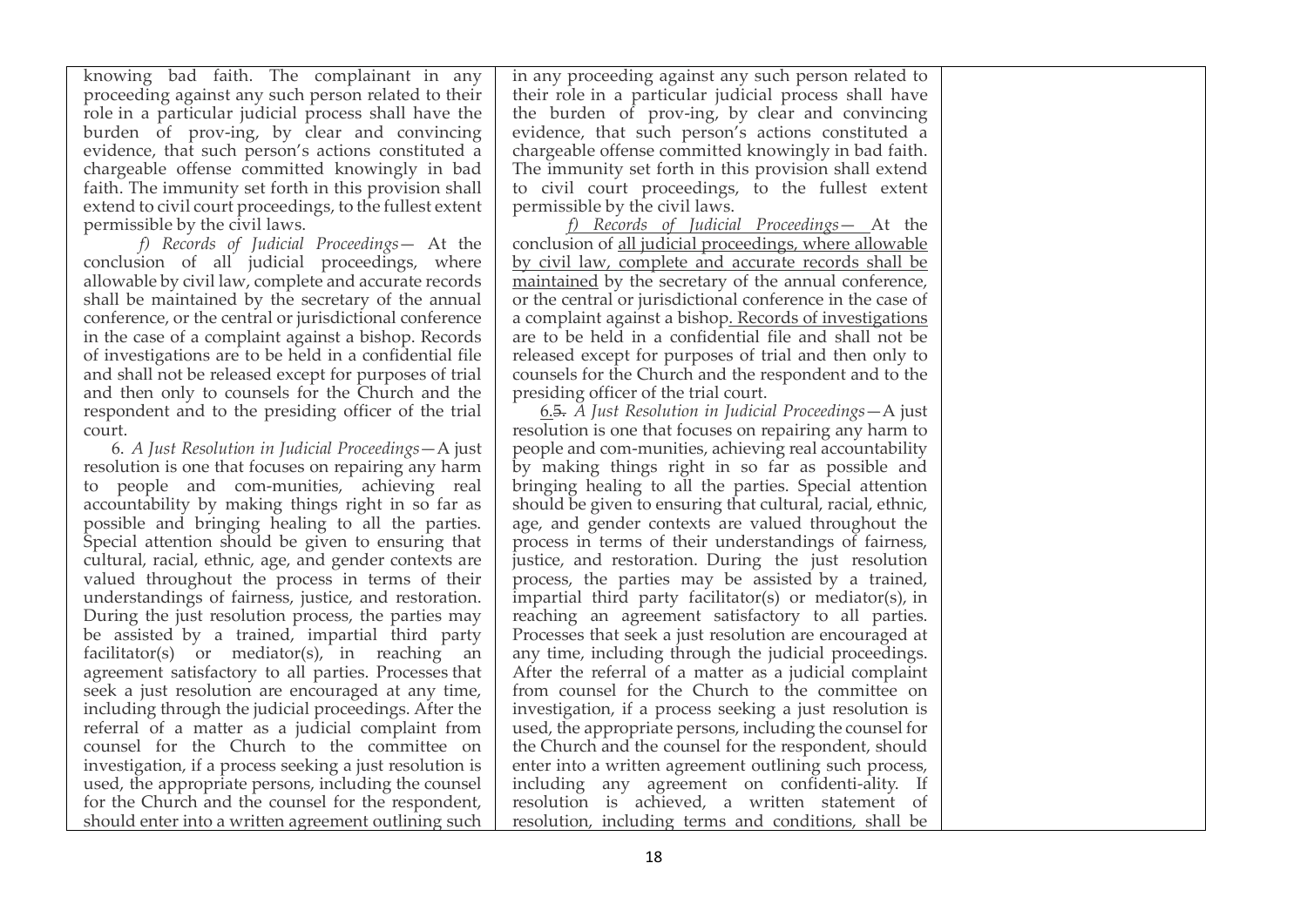| process, including any agreement on confidenti-ality.<br>If resolution is achieved, a written statement of<br>resolution, including terms and conditions, shall be<br>signed by the same per-sons who signed the written<br>agreement outlining the process, and they shall agree<br>on any matters to be disclosed to third parties. If the<br>resolution results in a change of ministerial status, the<br>disclosure agreement shall not prevent the<br>disciplinary disclosures required for possible<br>readmission.<br>7. Central Conferences - A central conference shall<br>have authority to adopt rules of procedure governing<br>the investigation and trial of its clergy, including<br>bishops, and lay members of the Church in<br>accordance with ¶512.8.<br>$>$ VII: $-$ <<br>GBOD 12701.1-6 = 2701.Intro+1-5; 2701.7=new<br>8. See Judicial Council Decisions 691, 765.                                                                                          | signed by the same per-sons who signed the written<br>agreement outlining the process, and they shall agree<br>on any matters to be disclosed to third parties. If the<br>resolution results in a change of ministerial status, the<br>dis-closure agreement shall not prevent the disciplinary<br>disclosures required for possible readmission.<br>7. Central Conferences - A central conference shall<br>have authority to adopt rules of procedure governing<br>the investigation and trial of its clergy, including<br>bishops, and lay members of the Church in accordance<br>with   512.8. [see BOD   543.12]<br>$>VII:$ $-$<br>8. See Judicial Council Decisions 691, 765.                                                                                                                                                                                                                                                                                                     |                                                                                                                                                         |
|-----------------------------------------------------------------------------------------------------------------------------------------------------------------------------------------------------------------------------------------------------------------------------------------------------------------------------------------------------------------------------------------------------------------------------------------------------------------------------------------------------------------------------------------------------------------------------------------------------------------------------------------------------------------------------------------------------------------------------------------------------------------------------------------------------------------------------------------------------------------------------------------------------------------------------------------------------------------------------------|----------------------------------------------------------------------------------------------------------------------------------------------------------------------------------------------------------------------------------------------------------------------------------------------------------------------------------------------------------------------------------------------------------------------------------------------------------------------------------------------------------------------------------------------------------------------------------------------------------------------------------------------------------------------------------------------------------------------------------------------------------------------------------------------------------------------------------------------------------------------------------------------------------------------------------------------------------------------------------------|---------------------------------------------------------------------------------------------------------------------------------------------------------|
| Chargeable Offenses and the Statues of<br>$\P$ 2702.<br>Limitations - 1. A bishop, clergy member of an<br>annual conference ( $\P$ 308.1), local pastor, $\degree$ clergy on<br>honorable or administrative location, or diaconal<br>minister may be tried when charged (subject to the<br>statute of limitations in $\P$ 2702.4) <sup>10</sup> with one or<br>more of the following offenses:<br>a) immorality including but not limited to, not<br>being celibate in singleness or not faithful in a<br>heterosexual marriage; <sup>11</sup><br>b) practices declared by The United Methodist<br>Church to be incompatible with Christian<br>teachings, <sup>12</sup> including but not limited to: being a self-<br>avowed practicing homo-sexual; or conducting<br>ceremonies which celebrate homosexual unions; or<br>performing same-sex wedding ceremonies; <sup>13</sup><br>$c)$ crime;<br>d) disobedience to the order and discipline of The<br>United Methodist Church; | Chargeable Offenses and the Statute of<br>Limitations<br>[2702] <b>[2702.</b> Chargeable Offenses and the Statues of<br><i>Limitations</i> - 1. A bishop, clergy member of an annual<br>conference $(\P$ 370[BOD369.1] 308.1), local pastor, <sup>9</sup><br>clergy on honorable or administrative location, or<br>diaconal minister may be tried when charged<br>(subject to the statute of limitations in $\P$ 2702.4) <sup>10</sup><br>with one or more of the following offenses:<br>a) immorality including but not limited to, not<br>being celibate in singleness or not faithful in a<br>heterosexual marriage; <sup>11</sup><br>b) practices declared by The United Methodist<br>Church to be incompatible with Christian teachings, <sup>12</sup><br>includ-ing but not limited to: being a self-avowed<br>practicing homo-sexual; or conducting ceremonies<br>which celebrate homosexual unions; or performing<br>same-sex wedding ceremonies; <sup>13</sup><br>$c)$ crime; | The reference in BOD 2016, ¶2702.1<br>to clergy members of an annual<br>conference should not be to the<br>non-existent BOD ¶370, but to<br>$\P$ 369.1. |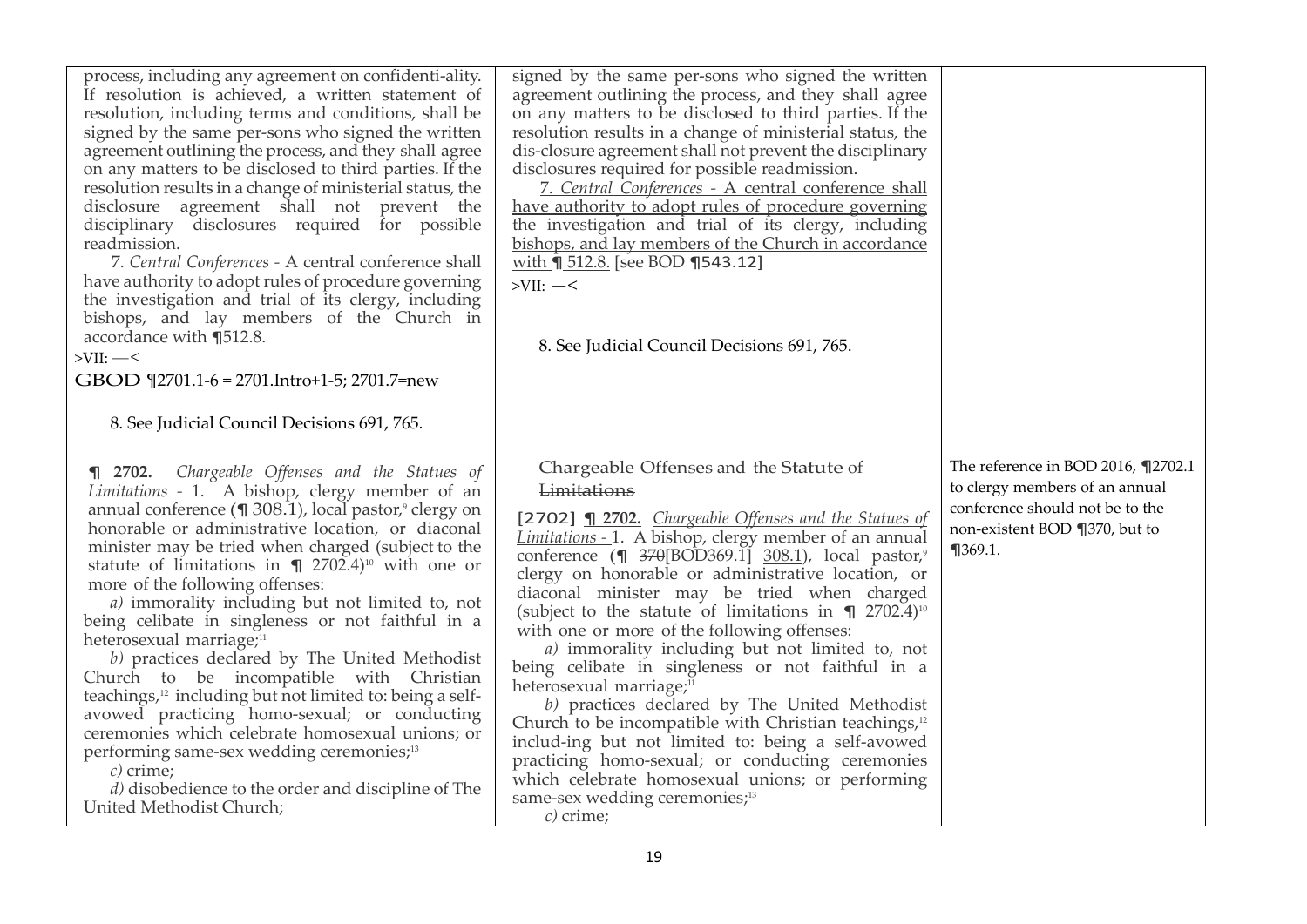| e) dissemination of doctrines contrary to the                                                 | d) disobedience to the order and discipline of The                   |  |
|-----------------------------------------------------------------------------------------------|----------------------------------------------------------------------|--|
| established standards of doctrine of The United                                               | United Methodist Church; (e) dissemination of                        |  |
| Methodist Church;                                                                             | doctrines contrary to the established standards of                   |  |
| $f$ ) relationships and/or behavior that undermines                                           | doctrine of The United Methodist Church;                             |  |
| the ministry of another pastor; $14$                                                          | $f$ ) relationships and/or behavior that undermines                  |  |
| $g$ ) child abuse; <sup>15</sup>                                                              | the ministry of another pastor; <sup>14</sup>                        |  |
| h) sexual abuse; $16$                                                                         | $g$ ) child abuse; <sup>15</sup>                                     |  |
| <i>i</i> ) sexual misconduct <sup>15</sup> including the use or                               | h) sexual abuse; $16$                                                |  |
| possession of pornography,                                                                    | $i)$ sexual misconduct <sup>15</sup><br>including the use or         |  |
| $i$ ) harassment, including, but not limited to racial                                        | possession of pornography,                                           |  |
| and/or sexual harassment;                                                                     | $i$ ) harassment, including, but not limited to racial               |  |
| $k$ ) racial or gender discrimination; or                                                     | and/or sexual harassment;                                            |  |
| l) fiscal mal-feasance.                                                                       | $k$ ) racial or gender discrimination; or<br>l) fiscal mal-feasance. |  |
| 2. A bishop, clergy member of an annual<br>conference, or diaconal minister may be brought to | 2. A bishop, clergy member of an annual                              |  |
| trial when the appropriate body recommends                                                    | conference, or diaconal minister may be brought to trial             |  |
| involuntary termination. <sup>17</sup>                                                        | when the appropriate body recommends involuntary                     |  |
| 3. A professing member of a local church may be                                               | termination. <sup>17</sup>                                           |  |
| charged with the following offenses, and, if so, may                                          | 3. A professing member of a local church may be                      |  |
| choose a trial:                                                                               | charged with the following offenses, and, if so, may                 |  |
|                                                                                               | choose a trial:                                                      |  |
| a) immorality;                                                                                | <i>a</i> ) immorality;                                               |  |
| $b$ ) crime;                                                                                  |                                                                      |  |
| c) disobedience to the order and discipline of The                                            | $b$ ) crime;                                                         |  |
| United Methodist Church;                                                                      | $c$ ) disobedience to the order and discipline of The                |  |
| d) dissemination of doctrines contrary to the                                                 | United Methodist Church;                                             |  |
| established standards of doctrine of The United                                               | d) dissemination of doctrines contrary to the                        |  |
| Methodist Church;                                                                             | established standards of doctrine of The United                      |  |
| e) sexual abuse;                                                                              | Methodist Church;                                                    |  |
| $f$ ) sexual misconduct; <sup>18</sup>                                                        | e) sexual abuse;                                                     |  |
| g) child abuse;                                                                               | f) sexual misconduct; <sup>18</sup>                                  |  |
| h) harassment, including, but not limited to racial                                           | g) child abuse;                                                      |  |
| and/or sexual harassment;                                                                     | h) harassment, including, but not limited to racial                  |  |
| $i)$ racial or gender discrimination;                                                         | and/or sexual harassment;                                            |  |
| $\hat{p}$ ) relationships and/or behaviors that undermine                                     | $i)$ racial or gender discrimination;                                |  |
| the ministry of persons serving within an                                                     | $j$ ) relationships and/or behaviors that undermine                  |  |
|                                                                                               | the ministry of persons serving within an appointment;               |  |
| appointment; or                                                                               |                                                                      |  |
| $k$ ) fiscal malfeasance.                                                                     | <sub>or</sub>                                                        |  |
|                                                                                               | $k$ ) fiscal malfeasance.                                            |  |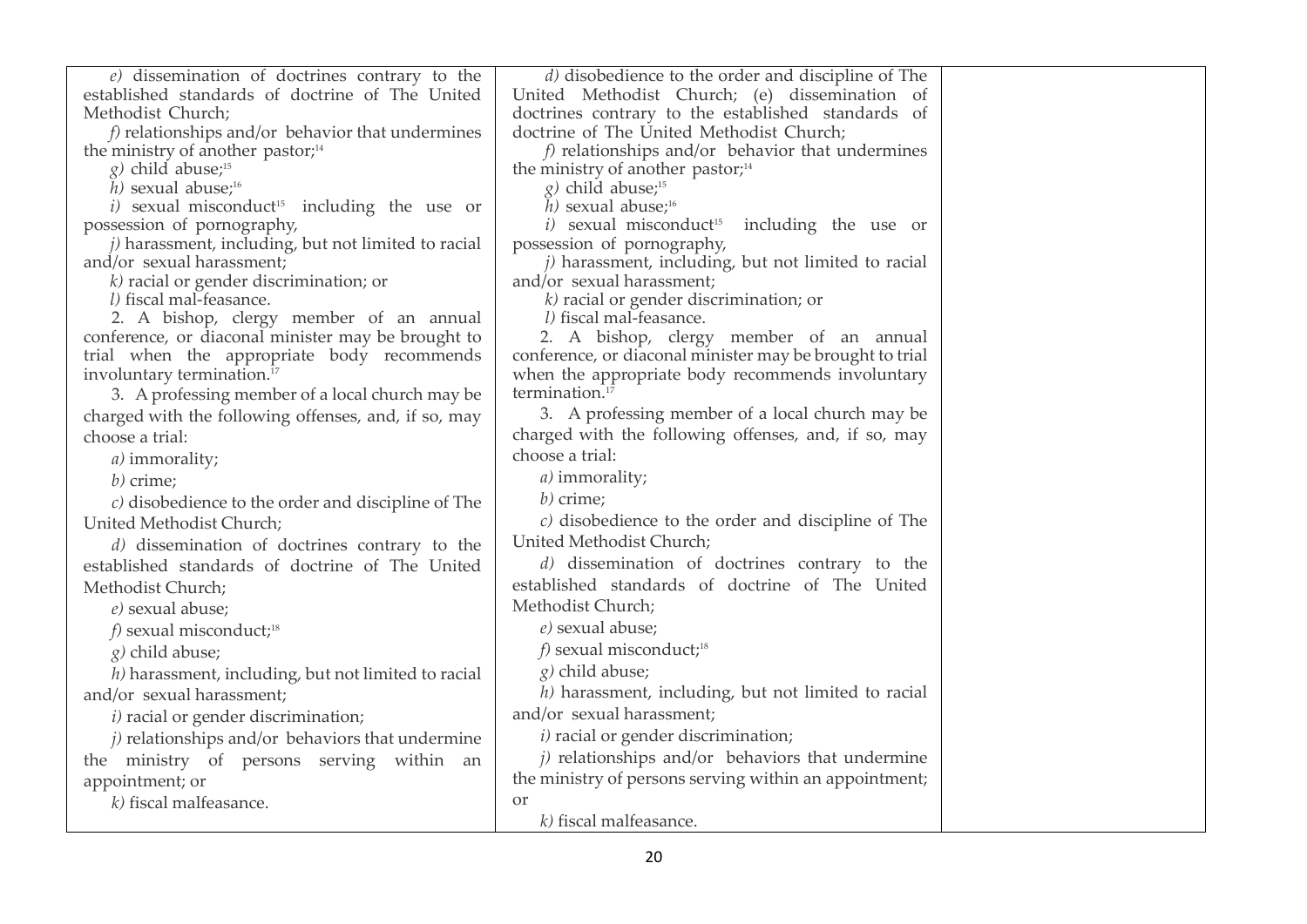4. *Statute of Limitations*—No judicial complaint or charge shall be considered for any alleged occurrence that shall not have been committed within six years immediately preceding the fil- ing of the original complaint, except in the case of sexual or child abuse and in the case of immorality or crime, when the alleged occurrence(s) include allegations of sexual abuse or child abuse, there shall be no limitation. 15

Time spent on leave of absence shall not be considered as part of the six years.

5. *Time of Offense*—A person shall not be charged with an offense that was not a chargeable offense at the time it is alleged to have been committed. Any charge filed shall be in the language of the *Discipline* in effect at the time the offense is alleged to have occurred except in the case of immorality or crime, when the alleged occurrence(s) include allegations of sexual abuse or child abuse. Then it shall be in the language of the *Discipline* in effect at the time the charge was filed. Any charge must relate to an action listed as a chargeable offense in the *Discipline.*

>VII: *—<*

GBOD ¶2702 = 2702

9. See Judicial Council Decision 982.

10. The statute of limitations went into effect as law on a prospective basis starting on January 1, 1993. All alleged offenses that occurred prior to this date are time barred. See Judicial Council Decisions 691, 704, and 723.

11. The language beginning "including but not limited to . . . " first appeared in the 2004 *Discipline*, effective January 1, 2005.

12. See Judicial Council Decisions 702, 984, 985, 1185.

4. *Statute of Limitations*—No judicial complaint or charge shall be considered for any alleged occurrence that shall not have been committed within six years immediately preceding the fil- ing of the original complaint, except in the case of sexual or child abuse and in the case of immorality or crime, when the alleged occurrence(s) include allegations of sexual abuse or child abuse, there shall be no limitation  $\left( \mathcal{L} \right)$ 2704.1*a*). 15

Time spent on leave of absence shall not be considered as part of the six years.

5. *Time of Offense*—A person shall not be charged with an offense that was not a chargeable offense at the time it is alleged to have been committed. Any charge filed shall be in the language of the *Book of Discipline* in effect at the time the offense is alleged to have occurred except in the case of immorality or crime, when the alleged occurrence(s) include allegations of sexual abuse or child abuse. Then it shall be in the language of the *Book of Discipline* in effect at the time the charge was filed. Any charge must relate to an action listed as a chargeable offense in the *Discipline.*

>VII: *—<*

9. See Judicial Council Decision 982.

10. The statute of limitations went into effect as law on a prospective basis starting on January 1, 1993. All alleged offenses that occurred prior to this date are time barred. See Judicial Council Decisions 691, 704, and 723.

11. The language beginning "including but not limited to . . . " first appeared in the 2004 Book of *Discipline*, effective January 1, 2005.

12. See Judicial Council Decisions 702, 984, 985, 1185.

13. The language beginning "including but not limited to . . . " first appeared in the 2004 Book of *Discipline*, effective January 1, 2005. 14. See Judicial Council Decision 702.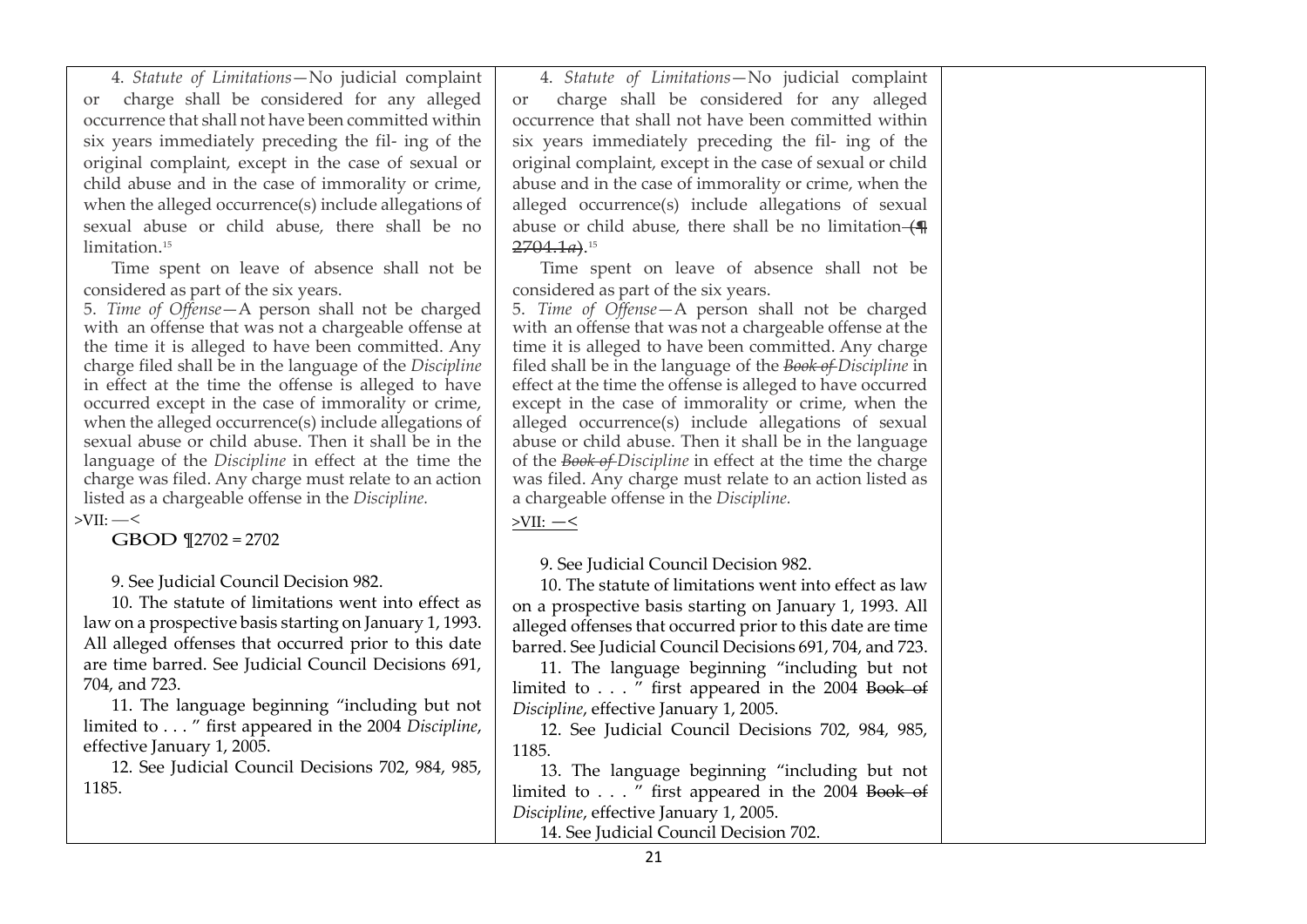| 13. The language beginning "including but not<br>limited to " first appeared in the 2004 Discipline,<br>effective January 1, 2005.<br>14. See Judicial Council Decision 702.<br>15. This offense was first listed as a separate<br>chargeable offense in the 1996 Discipline effective<br>April 27, 1996. See Judicial Council Decision 691.<br>16. See Judicial Council Decisions 736, 768<br>17. See Judicial Council Decision 767.<br>18. This offense was first listed as a separate<br>chargeable offense in the 2000<br>Book of Discipline, effective January 1, 2001. See<br>Judicial Council Decision 691.                                                             | 15. This offense was first listed as a separate<br>chargeable offense in the 1996 Book of Discipline<br>effective April 27, 1996. See Judicial Council Decision<br>691.<br>16. See Judicial Council Decisions 736, 768<br>17. See Judicial Council Decision 767.<br>18. This offense was first listed as a separate<br>chargeable offense in the 2000<br>Book of Discipline, effective January 1, 2001. See<br>Judicial Council Decision 691.                                                                                                                                                                                                                              |                                                                                                                                                                                                                                                                                                     |
|--------------------------------------------------------------------------------------------------------------------------------------------------------------------------------------------------------------------------------------------------------------------------------------------------------------------------------------------------------------------------------------------------------------------------------------------------------------------------------------------------------------------------------------------------------------------------------------------------------------------------------------------------------------------------------|----------------------------------------------------------------------------------------------------------------------------------------------------------------------------------------------------------------------------------------------------------------------------------------------------------------------------------------------------------------------------------------------------------------------------------------------------------------------------------------------------------------------------------------------------------------------------------------------------------------------------------------------------------------------------|-----------------------------------------------------------------------------------------------------------------------------------------------------------------------------------------------------------------------------------------------------------------------------------------------------|
| <b>Il</b> 2703. Miscellaneous Provisions-1. Any clergy<br>members residing beyond the bounds of the<br>conference in which membership is held shall be<br>subject to the procedures of fair process in judicial<br>proceedings exercised by the appropriate officers of<br>the conference in which he or she is a member, unless<br>the presiding bishops of the two annual conferences<br>and the clergy member subject to the procedures<br>agree that fairness will be better served by having the<br>procedures carried out by the appropriate officers of<br>the annual conference in which he or she is serving<br>under appointment, or if retired, currently residing. | <b>Miscellaneous Provisions</b><br>[2719] T 2703. Miscellaneous Provisions-1. Any clergy<br>members residing beyond the bounds of the conference<br>in which membership is held shall be subject to the<br>procedures of fair process in judicial proceedings TH<br>2701 2718 exercised by the appropriate officers of the<br>conference in which he or she is a member, unless the<br>presiding bishops of the two annual conferences and the<br>clergy member subject to the procedures agree that<br>fairness will be better served by having the procedures<br>carried out by the appropriate officers of the annual<br>conference in which he or she is serving under | BOD 12719 moved here, before<br>sections on specifics of<br>investigation, trial and appeals.<br>In 2703.1, instead of the original<br>reference to $\P\P$ 2701-2718 which<br>covers the entirety of BOD2016,<br>Part VI, chapt. 7, section II, the<br>revised text refers to the subject<br>title. |
| 2. When a bishop, clergy member, or diaconal<br>minister is the respondent to a complaint under \[ 353<br>and desires to withdraw from the Church, the central<br>or jurisdictional conference in the case of a bishop, the<br>annual conference in the case of a clergy member, or<br>the district conference (where there is no district<br>conference, the charge conference) in the case of a<br>diaconal minister will ask him or her to surrender his<br>or her credentials and will remove his or her name                                                                                                                                                              | appointment, or if retired, currently residing.<br>2. When a bishop, clergy member, local pastor, or<br>diaconal minister is the respondent to a complaint<br>under 1 353 362.1e and desires to withdraw from the<br>Church, the central or jurisdictional or central<br>conference in the case of a bishop, the annual conference<br>in the case of a clergy member, or the district conference<br>(where there is no district conference, the charge<br>conference) in the case of a local pastor or diaconal                                                                                                                                                            | In 2703.2, the reference is to BOD<br>VI, chapter 2 "The ministry of the<br>Ordained" ¶362 which becomes<br>¶353 in GBOD. However, the<br>precise refence to the subsection .1e<br>is moved to GBOD Part VII<br>(adaptable). Therefore, the                                                         |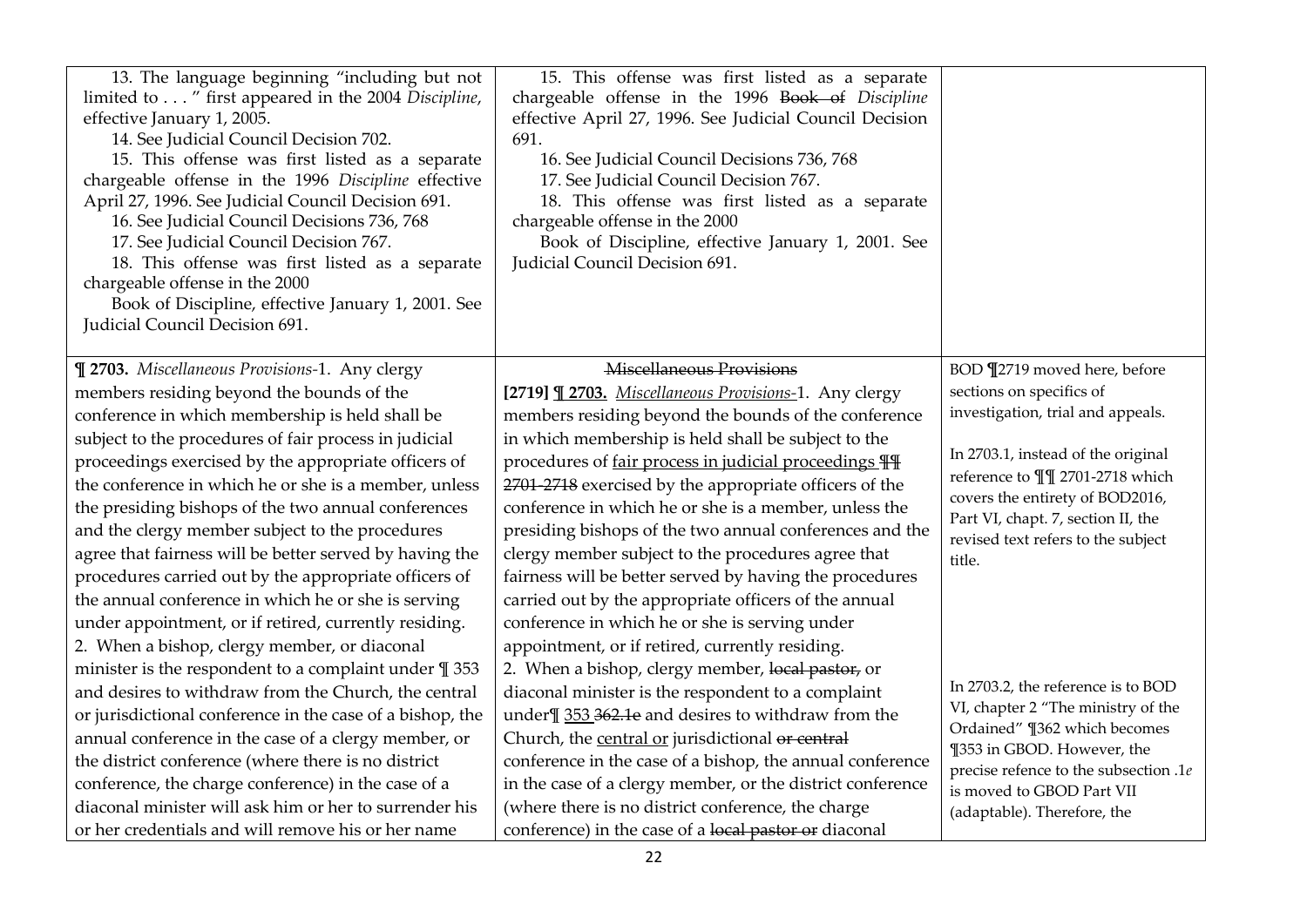| from professing membership; in which case the record         | minister will ask him or her to surrender his or her       | reference is only in a more general   |
|--------------------------------------------------------------|------------------------------------------------------------|---------------------------------------|
| shall be "Withdrawn under complaints" or                     | credentials and will remove his or her name from           | way to the full [353.                 |
| "withdrawn under charges," whichever is                      | professing membership; in which case the record shall      |                                       |
| appropriate.                                                 | be "Withdrawn under complaints" or "withdrawn              | Local pastors are clergy members.     |
| 3. When a professing member of the Church is                 | under charges," whichever is appropriate.                  | Therefore deleted among those in a    |
| charged with an offense and desires to withdraw from         | 3. When a professing member of the Church is charged       | similar status as diaconal ministers. |
| the Church, the charge conference may permit such            | with an offense and desires to withdraw from the           |                                       |
| member to withdraw his or her name from the roll of          | Church, the charge conference may permit such member       |                                       |
| professing members, in which case the record shall be        | to withdraw his or her name from the roll of professing    |                                       |
| "Withdrawn under complaints." If formal charges              | members, in which case the record shall be "Withdrawn      |                                       |
| have been presented, such member may be permitted            | under complaints." If formal charges have been             |                                       |
| to withdraw, in which case the record shall be               | presented, such member may be permitted to withdraw,       |                                       |
| "Withdrawn under charges."                                   | in which case the record shall be "Withdrawn under         |                                       |
| 4. In all matters of judicial administration, the rights,    | charges."                                                  |                                       |
| duties, and responsibilities of clergy members, local        | 4. In all matters of judicial administration, the rights,  |                                       |
| pastors, clergy on honorable or administrative               | duties, and responsibilities of clergy members, local      |                                       |
| location, and diaconal ministers of missions,                | pastors, clergy on honorable or administrative location,   |                                       |
| missionary conferences, and provisional annual               | and diaconal ministers of missions, missionary             |                                       |
| conferences are the same as those in annual                  | conferences, and provisional annual conferences are the    |                                       |
| conferences, and the procedure is the same.                  | same as those in annual conferences, and the procedure     |                                       |
| 5. For procedural purposes, the judicial process shall       | is the same.                                               |                                       |
| be governed by the Discipline in effect on the date a        | 5. For procedural purposes, the judicial process shall be  |                                       |
| complaint is forwarded to the counsel for the Church.        | governed by the Discipline in effect on the date a         |                                       |
| $>$ VII: $-$ <                                               | complaint is forwarded to the counsel for the Church.      |                                       |
| GBOD ¶ 2703 = 2719                                           | $>$ VII: $-$                                               |                                       |
|                                                              |                                                            |                                       |
| Section III. Procedures for Referral and                     | Section III. Procedures for Referral and                   |                                       |
| Investigation of a Judicial Complaint                        | Investigation of a Judicial Complaint                      |                                       |
| $\P$ 2704. Generalities on Investigation $-$ The role of the | [2706.1] 12704. Composition of the                         |                                       |
| committee on investigation is to conduct an                  | CommitteeGeneralities on Investigation - 1. Introduction - |                                       |
| investigation into the allegations made in the judicial      | The role of the committee on investigation is to conduct   |                                       |
| complaint and to determine if reasonable grounds             | an investigation into the allegations made in the judicial |                                       |
| exist to bring a bill of charges and specifications to       | complaint and to determine if reasonable grounds exist     |                                       |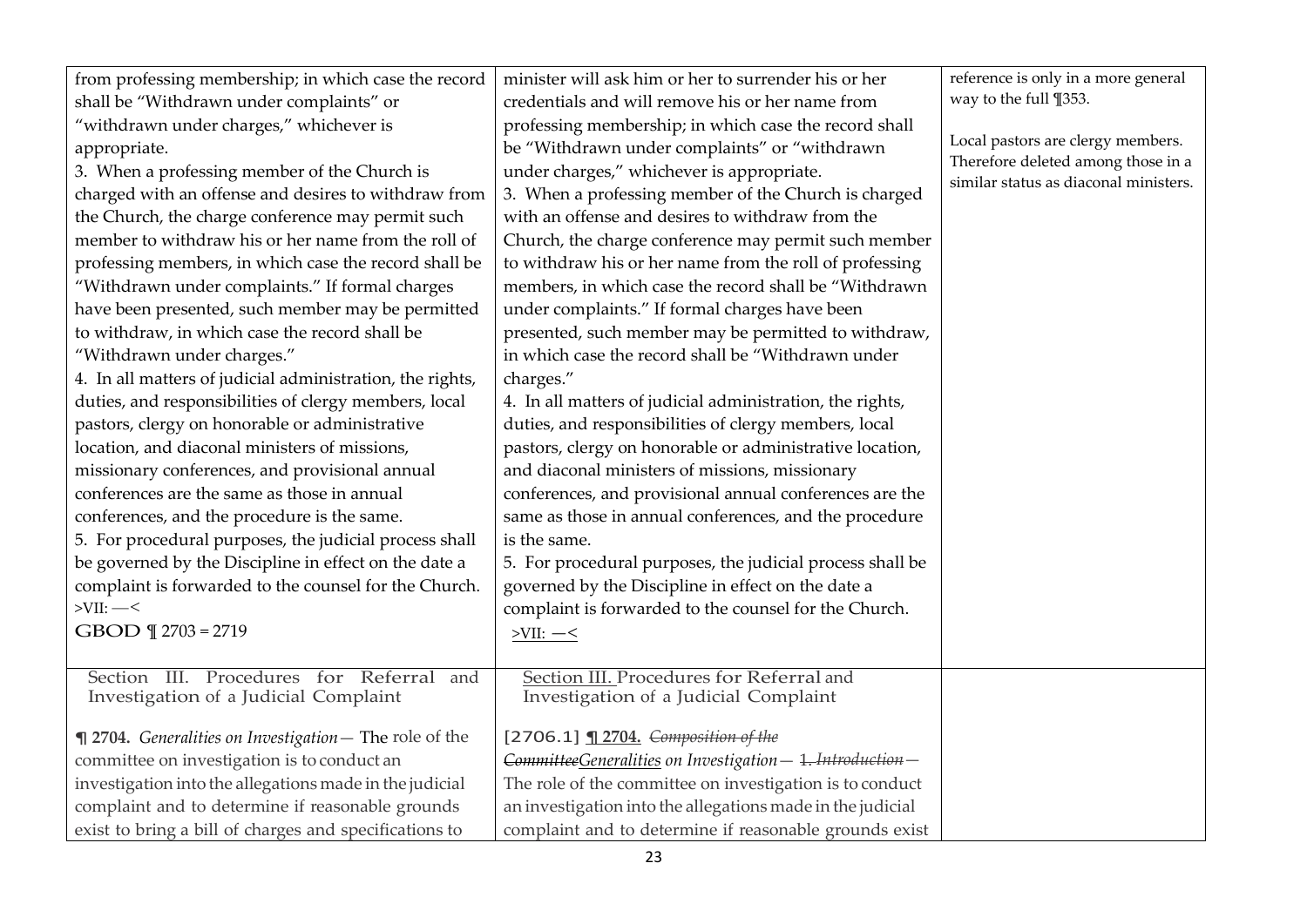| trial. If so, it shall prepare, sign and certify a bill of<br>charges and specifications. The committee's duty is<br>only to determine whether reasonable grounds exist<br>to support the charges. It is not the committee's duty to | to bring a bill of charges and specifications to trial. If<br>so, it shall prepare, sign and certify a bill of charges and<br>specifications. The committee's duty is only to<br>determine whether reasonable grounds exist to support |  |
|--------------------------------------------------------------------------------------------------------------------------------------------------------------------------------------------------------------------------------------|----------------------------------------------------------------------------------------------------------------------------------------------------------------------------------------------------------------------------------------|--|
| determine guilt or innocence.                                                                                                                                                                                                        | the charges. It is not the committee's duty to determine                                                                                                                                                                               |  |
| $>$ VII: $-$ <                                                                                                                                                                                                                       | guilt or innocence.                                                                                                                                                                                                                    |  |
| <b>GBOD</b> $\P$ 2704 = 2706.1                                                                                                                                                                                                       | $>$ VII: $-$                                                                                                                                                                                                                           |  |
|                                                                                                                                                                                                                                      |                                                                                                                                                                                                                                        |  |
| $\P$ 2705. Committee on Investigation $-1$ . There shall be a                                                                                                                                                                        | [2703.1] 12705. Composition of the Committee on                                                                                                                                                                                        |  |
| committee on investigation elected by each central or                                                                                                                                                                                | Investigation - 1. When respondent is a bishop-There shall                                                                                                                                                                             |  |
| jurisdictional conference, becoming active when the                                                                                                                                                                                  | be a committee on investigation elected by each central                                                                                                                                                                                |  |
| respondent is a bishop.                                                                                                                                                                                                              | or jurisdictional or central conference, becoming active                                                                                                                                                                               |  |
| 2. There shall be a committee on investigation in                                                                                                                                                                                    | when the respondent is a bishop. $\rightarrow$ moved to                                                                                                                                                                                |  |
| each annual conference, elected quadrennially by the                                                                                                                                                                                 | 2705.001.1] Nominations shall be                                                                                                                                                                                                       |  |
| annual conference, becoming active when the                                                                                                                                                                                          | [2703.2] 2. In each annual conference, tThere shall                                                                                                                                                                                    |  |
| respondent is a clergyperson.                                                                                                                                                                                                        | be a committee on investigation in each annual                                                                                                                                                                                         |  |
| 3. The district superintendent shall appoint a                                                                                                                                                                                       | conference, [→ moved to 2705.001.2] to consider  and                                                                                                                                                                                   |  |
| committee on investigation when the respondent is a                                                                                                                                                                                  | elected quadrennially by the annual conference,                                                                                                                                                                                        |  |
| layperson.                                                                                                                                                                                                                           | becoming active when the respondent is a clergyperson.                                                                                                                                                                                 |  |
| 4. Central conferences shall establish provisions                                                                                                                                                                                    | If additional                                                                                                                                                                                                                          |  |
| for committees on investigation on central and annual                                                                                                                                                                                | [see 2703.3] 3. The district superintendent shall                                                                                                                                                                                      |  |
| conference levels. Committees on investigation shall                                                                                                                                                                                 | appoint a committee on investigation when the                                                                                                                                                                                          |  |
| consist of no less than seven members. Jurisdictional                                                                                                                                                                                | respondent is a layperson.                                                                                                                                                                                                             |  |
| conferences and annual conferences in jurisdictions                                                                                                                                                                                  | 4. Central conferences shall establish provisions for                                                                                                                                                                                  |  |
| shall follow the procedures in Part VII of the                                                                                                                                                                                       | committees on investigation on central and annual                                                                                                                                                                                      |  |
| Discipline.                                                                                                                                                                                                                          | conference levels. Committees on investigation shall                                                                                                                                                                                   |  |
| >VII: 2705.001<                                                                                                                                                                                                                      | consist of no less than seven members. Jurisdictional                                                                                                                                                                                  |  |
|                                                                                                                                                                                                                                      | conferences and annual conferences in jurisdictions shall                                                                                                                                                                              |  |
| GBOD $\eta$ 2705.1 = 2703.1; 2705.2=2703.2;                                                                                                                                                                                          | follow the procedures in Part VII of the Discipline.                                                                                                                                                                                   |  |
| 2705.3=2703.3+new; 2705.4=new                                                                                                                                                                                                        | >VII: 2705.001<                                                                                                                                                                                                                        |  |
|                                                                                                                                                                                                                                      |                                                                                                                                                                                                                                        |  |
| <b>1</b> 2706 Procedures for Investigations - Central                                                                                                                                                                                | <b>1 2706</b> Procedures for Investigations - Central                                                                                                                                                                                  |  |
| conferences shall establish provisions on procedures                                                                                                                                                                                 | conferences shall establish provisions on procedures for                                                                                                                                                                               |  |
| for investigations of a judicial complaint.                                                                                                                                                                                          | investigation of a judicial complaint. Jurisdictional                                                                                                                                                                                  |  |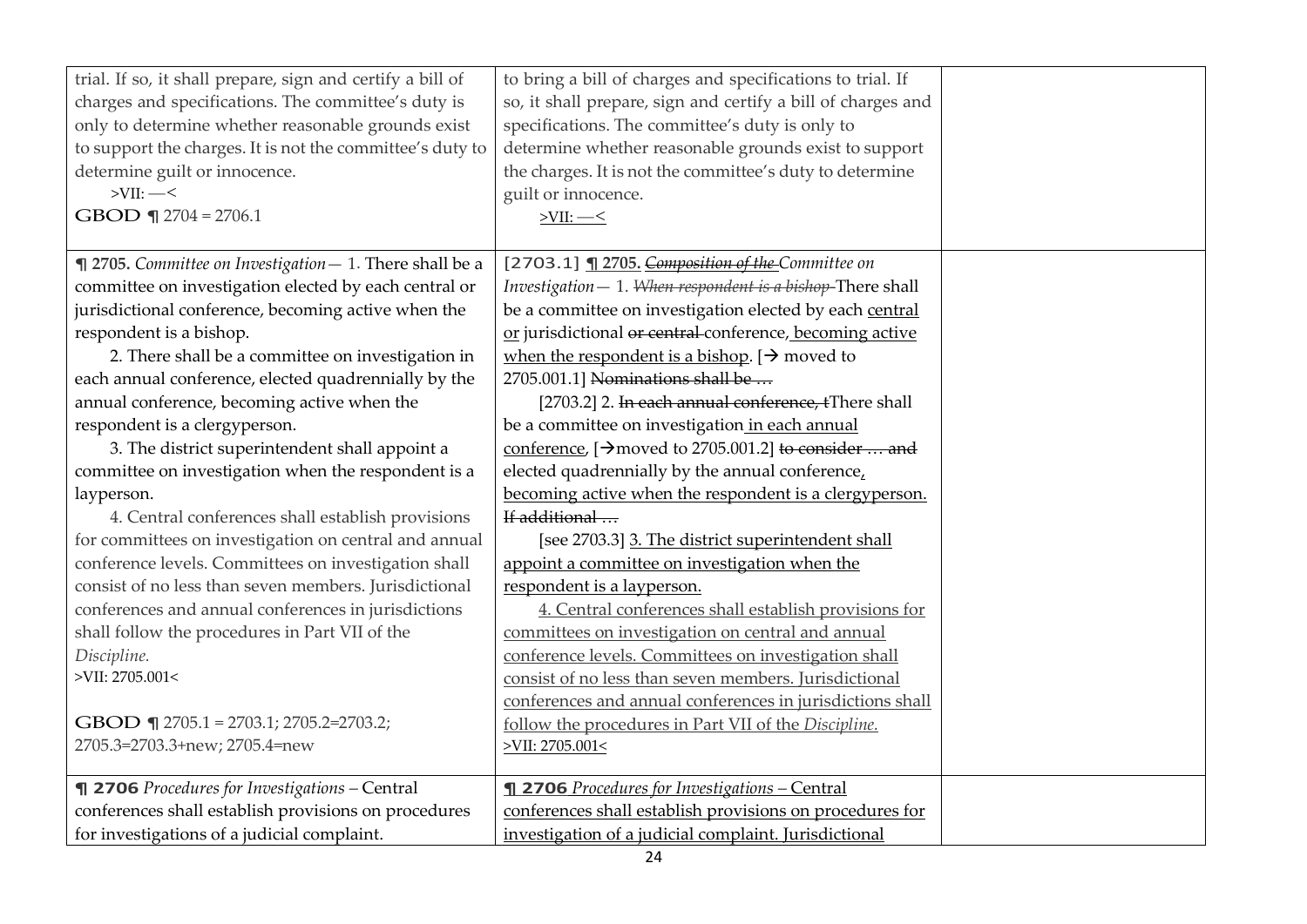| Jurisdictional conferences and annual conferences in<br>jurisdictions shall follow the procedures in Part VII of<br>the Discipline.<br>>VII:2706.001-2706.003<<br>GBOD $\P$ 2706 = new                                                                                                                                                                                                                                                                                                                                                                                                                                                                                                                                                                                                                                                                                                                                                                                                                                                                                                                                                                                                                                                                                                                                                                                                                                                                                                                                                                              | conferences and annual conferences in jurisdictions shall<br>follow the procedures in Part VII of the Discipline.<br>>VII:2706.001-2706.003<                                                                                                                                                                                                                                                                                                                                                                                                                                                                                                                                                                                                                                                                                                                                                                                                                                                                                                                                                                                                                                                                                                                                                                                                                                                                                                                                                                                                                            |  |
|---------------------------------------------------------------------------------------------------------------------------------------------------------------------------------------------------------------------------------------------------------------------------------------------------------------------------------------------------------------------------------------------------------------------------------------------------------------------------------------------------------------------------------------------------------------------------------------------------------------------------------------------------------------------------------------------------------------------------------------------------------------------------------------------------------------------------------------------------------------------------------------------------------------------------------------------------------------------------------------------------------------------------------------------------------------------------------------------------------------------------------------------------------------------------------------------------------------------------------------------------------------------------------------------------------------------------------------------------------------------------------------------------------------------------------------------------------------------------------------------------------------------------------------------------------------------|-------------------------------------------------------------------------------------------------------------------------------------------------------------------------------------------------------------------------------------------------------------------------------------------------------------------------------------------------------------------------------------------------------------------------------------------------------------------------------------------------------------------------------------------------------------------------------------------------------------------------------------------------------------------------------------------------------------------------------------------------------------------------------------------------------------------------------------------------------------------------------------------------------------------------------------------------------------------------------------------------------------------------------------------------------------------------------------------------------------------------------------------------------------------------------------------------------------------------------------------------------------------------------------------------------------------------------------------------------------------------------------------------------------------------------------------------------------------------------------------------------------------------------------------------------------------------|--|
| Section IV. Trials<br>$\P$ 2707. Generalities on Trials-1. Fundamental<br>Principles for Trials -Church trials are to be regarded<br>as an expedient of last resort. Only after every rea-<br>sonable effort has been made to correct any wrong<br>and adjust any existing difficulty should steps be<br>taken to institute a trial. No such trial as herein<br>provided shall be construed to deprive the<br>respondent or the Church of legal civil rights, except<br>to the extent that immunity is provided as in $\P$<br>2701.4e. All trials shall be con-ducted according to<br>the Book of Discipline in a consistent Christian manner<br>by a properly constituted court after due<br>investigation.<br>2. Open or Closed Trials-The deliberations of the<br>trial court shall be closed. All other sessions of the<br>trial shall be open. The presiding officer may, in<br>extenuating circumstances, in his or her judgment on<br>motion of counsel for either party or on the presiding<br>officer's own motion, declare a particular session of<br>the court to be closed. At all times, however, in the<br>hearing portion of the trial, the presiding officer, the<br>members of the trial court, the person(s) making the<br>original complaint, the person representing the<br>Church as well as counsel for the Church, the<br>respondent, and counsel for the respondent shall<br>have a right to be present.<br>$>$ VII: $-$ <<br>GBOD $\eta$ 2707.1 = 2707; 2707.2=2708.12<br><b>¶ 2708.</b> Trial Court-1. The presiding officer of the court | <b>Section IV. Trials TRIALS</b><br>$[2707]$ <u>¶ 2707. Generalities on Trials-1.</u><br>Fundamental Principles for Trials- Church trials are to be<br>regarded as an expedient of last resort. Only after every<br>rea-sonable effort has been made to correct any<br>wrong and adjust any existing difficulty should steps<br>be taken to institute a trial. No such trial as herein<br>provided shall be construed to deprive the respondent<br>or the Church of legal civil rights, except to the extent<br>that immunity is provided as in $\P$ 2701.4ed. All trials<br>shall be con-ducted according to the Book of Discipline in<br>a consistent Christian manner by a properly constituted<br>court after due investigation.<br>[2708.12] 2. Open or Closed Trials-The<br>deliberations of the trial court shall be closed. All other<br>sessions of the trial shall be open. The presiding officer<br>may, in extenuating circumstances, in his or her<br>judgment on motion of counsel for either party or on<br>the presiding officer's own motion, declare a particular<br>session of the court to be closed. At all times, however,<br>in the hearing portion of the trial, the presiding officer,<br>the members of the trial court, the person(s) making the<br>original complaint, the person representing the Church<br>as well as counsel for the Church, the respondent, and<br>counsel for the respondent shall have a right to be<br>present.<br>$>$ VII: $-$<br>[2708.1] $\mathbb{I}$ 2708. Trial Court- 1. [ $\rightarrow$ moved to $\mathbb{I}$ |  |
| shall be a bishop when the respondent is a bishop or a                                                                                                                                                                                                                                                                                                                                                                                                                                                                                                                                                                                                                                                                                                                                                                                                                                                                                                                                                                                                                                                                                                                                                                                                                                                                                                                                                                                                                                                                                                              | 2708.001.1] Officers of the Court-Officers shall consist of a                                                                                                                                                                                                                                                                                                                                                                                                                                                                                                                                                                                                                                                                                                                                                                                                                                                                                                                                                                                                                                                                                                                                                                                                                                                                                                                                                                                                                                                                                                           |  |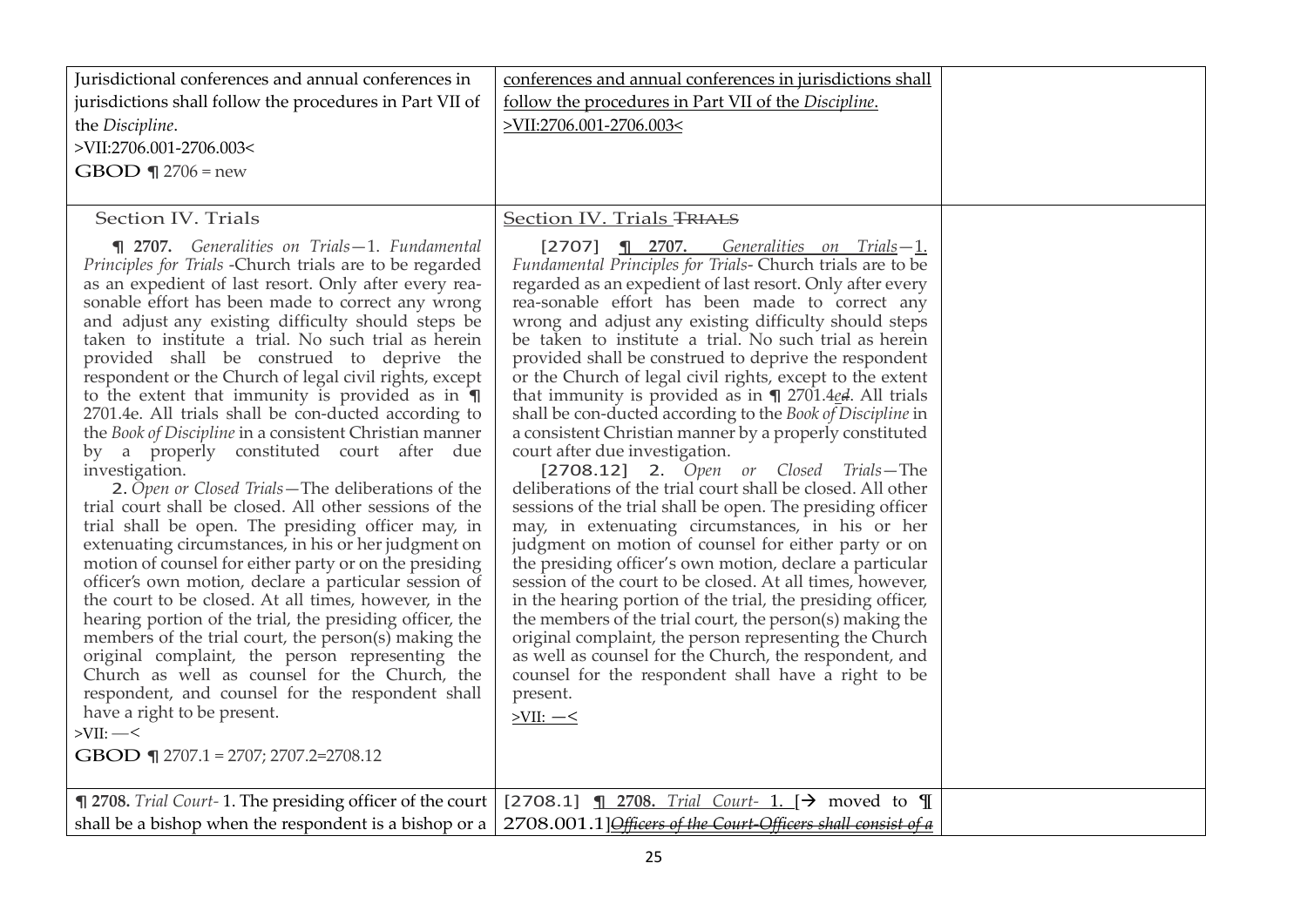| clergy, and the district superintendent or another                | presding officer (see-¶¶-2712.2, 2713.2,2714.2), who  The        |  |
|-------------------------------------------------------------------|------------------------------------------------------------------|--|
| clergyperson in full connection designated by the                 | presiding officer of the court shall be a bishop when the        |  |
| district superintendent when the respondent is a                  | respondent is a bishop or a clergy, and the district             |  |
| layperson.                                                        | superintendent or another clergyperson in full                   |  |
| 2. No one can serve in the same case as a member                  | connection designated by the district superintendent             |  |
| both of the committee on investigation and of the trial           | when the respondent is a layperson.                              |  |
| court.                                                            | 2. No one can serve in the same case as a member                 |  |
| 3. Central conferences shall establish provisions                 | both of the committee on investigation and of the trial          |  |
| for a trial court. The trial court shall consist of no less       | court.                                                           |  |
| than seven members. Jurisdictional conferences and                | 3. Central conferences shall establish provisions for            |  |
| annual conferences in jurisdictions shall follow the              | a trial court. The trial court shall consist of no less than     |  |
| procedures in Part VII of the Discipline.                         | seven members. Jurisdictional conferences and annual             |  |
| >VII:2708.001-2708.002<                                           | conferences in jurisdictions shall follow the procedures in      |  |
| GBOD $\text{\textsterling}2708.1=2708.1+$ new; 2708.2+3 = new     | Part VII of the Discipline.                                      |  |
|                                                                   | >VII:2708.001-2708.002<                                          |  |
|                                                                   |                                                                  |  |
| ¶ 2709. Procedures in Trials- Central conferences shall           | <b>1</b> 2709. Procedures in Trials-Central conferences shall    |  |
| establish provisions on procedures for trials.                    | establish provisions on procedures for trials.                   |  |
| Jurisdictional conferences and annual conferences in              | Jurisdictional conferences and annual conferences in             |  |
| jurisdictions shall follow the procedures in Part VII of          | jurisdictions shall follow the procedures in Part VII of the     |  |
| the Discipline.                                                   | Discipline.                                                      |  |
| >VII:2709.001-2709.005<                                           | >VII:2709.001-2709.005<                                          |  |
| GBOD $\P$ 2709 = new                                              |                                                                  |  |
|                                                                   |                                                                  |  |
| Section V. Appeals                                                | Section V. .Appeals APPEALS                                      |  |
|                                                                   | <b>1 2710.</b> Generalities on Appels- [543.12] 1. 12. A central |  |
| 1 2710. Generalities on Appeals- 1. In all judicial               | conference  provided also, that In all judicial                  |  |
| procedures, the rights of appeal shall be adequately              |                                                                  |  |
| safeguarded.                                                      | procedures, the rights of appeal shall be adequately             |  |
| 2. The appellant shall within thirty days give                    | safeguarded.                                                     |  |
| written notice of appeal and at the same time shall               | [2715.1] 2.1. In all cases of appeal, tThe appellant             |  |
| furnish a written statement of the grounds of the                 | shall within thirty days give written notice of appeal and       |  |
| appeal, and the hearing in the appellate body shall be            | at the same time shall furnish to the officer  and to the        |  |
| limited to the grounds set forth in such statement. <sup>25</sup> | counsel a written statement of the grounds of the appeal,        |  |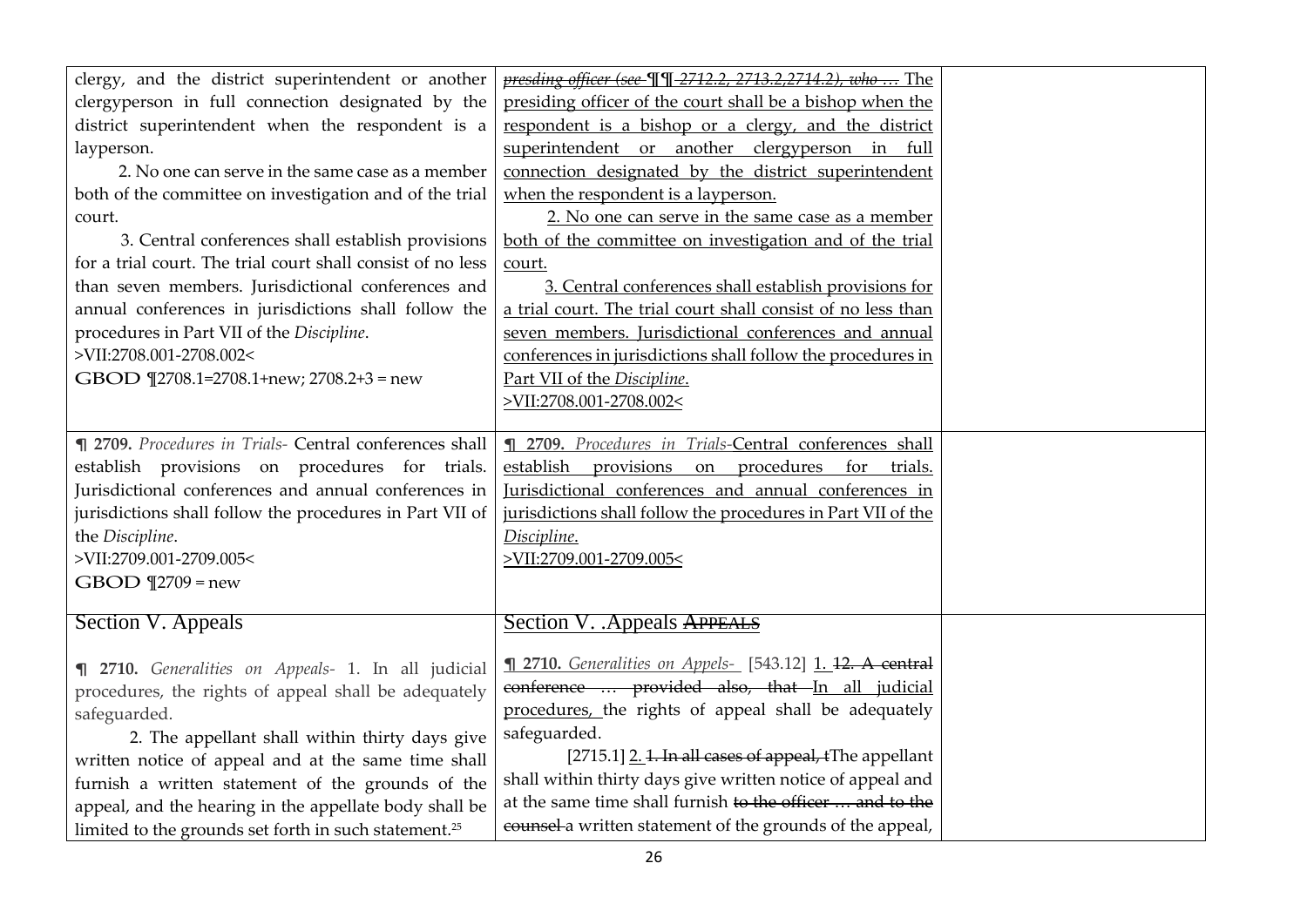| 3. An appeal shall not be allowed in any case in            | and the hearing in the appellate body shall be limited to        |  |
|-------------------------------------------------------------|------------------------------------------------------------------|--|
| which the respondent has failed or refused to be            | the grounds set forth in such statement. <sup>25</sup>           |  |
| present in person or by counsel at the investigation and    | [2715.3] 3. An appeal shall not be allowed in any                |  |
| the trial.                                                  | case in which the respondent has failed or refused to be         |  |
| 4. The records and documents of the trial,                  | present in person or by counsel at the investigation and         |  |
| including the evidence, and these only, shall be used in    | the trial. [ $\rightarrow$ moved to 2710.001.3] Appeals shall be |  |
| the hearing of any appeal.                                  | $[2715.6]$ $\underline{4.6}$ . The records and documents of the  |  |
| 5. The appellate body shall determine two                   | trail, including the evidence, and these only, shall be used     |  |
| questions only: <i>a</i> ) Does the weight of the evidence  | in the hearing of any appeal.                                    |  |
| sustain the charge or charges? $b$ ) Were there such errors | [2715.7] 5.7. The appellate body shall determine                 |  |
| of Church law as to vitiate the verdict and/or penalty?     | two questions only: $a$ ) Does the weight of the evidence        |  |
| The appellate body shall in no case hear witnesses.         | sustain the charge or charges? $b$ ) Were there such errors      |  |
| >VII: 2710.001<                                             | of Church law as to vitiate the verdict and/or penalty?          |  |
| GBOD $\P$ 2710.1 = 543.12; 2710.2=2715.1; 2710.3=2715.3;    | These questions  for the respondent. The appellate               |  |
| 2710.4-5=2715.6-7                                           | body shall in no case hear witnesses. It may [→moved             |  |
| <sup>25</sup> See Judicial Council Memorandum 826           | to 2710.001]                                                     |  |
|                                                             | >VII: 2710.001<                                                  |  |
|                                                             | <sup>25</sup> See Judicial Council Memorandum 826                |  |
|                                                             |                                                                  |  |
| ¶ 2711. Committee on Appeals- 1. There shall be a           | 1. Each 12711. Committee on Appeals- [2716.1+new] 1. Each        |  |
| committee on appeals elected by each central or             | juridsdictional and central conference,  [other text             |  |
| jurisdictional conference, becoming active when the         | moved to 2711.001.1] There shall be a committee on               |  |
| appellant is a bishop or a clergyperson.                    | appeals elected by each central or jurisdictional                |  |
| 2. When the appellant is a layperson, the district          | conference, becoming active when the appellant is a              |  |
| superintendent shall appoint a committee on appeals         | bishop or a clergyperson.                                        |  |
| from among lay leaders or lay members of the annual         | [2717.3+new] 2. When the appellant is a layperson,               |  |
| conference.                                                 | the district superintendent shall appoint a committee on         |  |
| 3. No one who has already served as a member of             | appeals from among lay leaders or lay members of the             |  |
| the committee on investigation or the trial court on        | annual conference. [other text moved to 2711.002.3]              |  |
| the case concerned can serve as a member of the             | 3. No one who has already served as a member of                  |  |
| committee on appeals on the same case.                      | the committee on investigation or the trial court on the         |  |
| 4. Central conferences shall establish provisions           | case concerned can serve as a member of the committee            |  |
| for a committee on appeals. The committee on appeals        | on appeals on the same case.                                     |  |